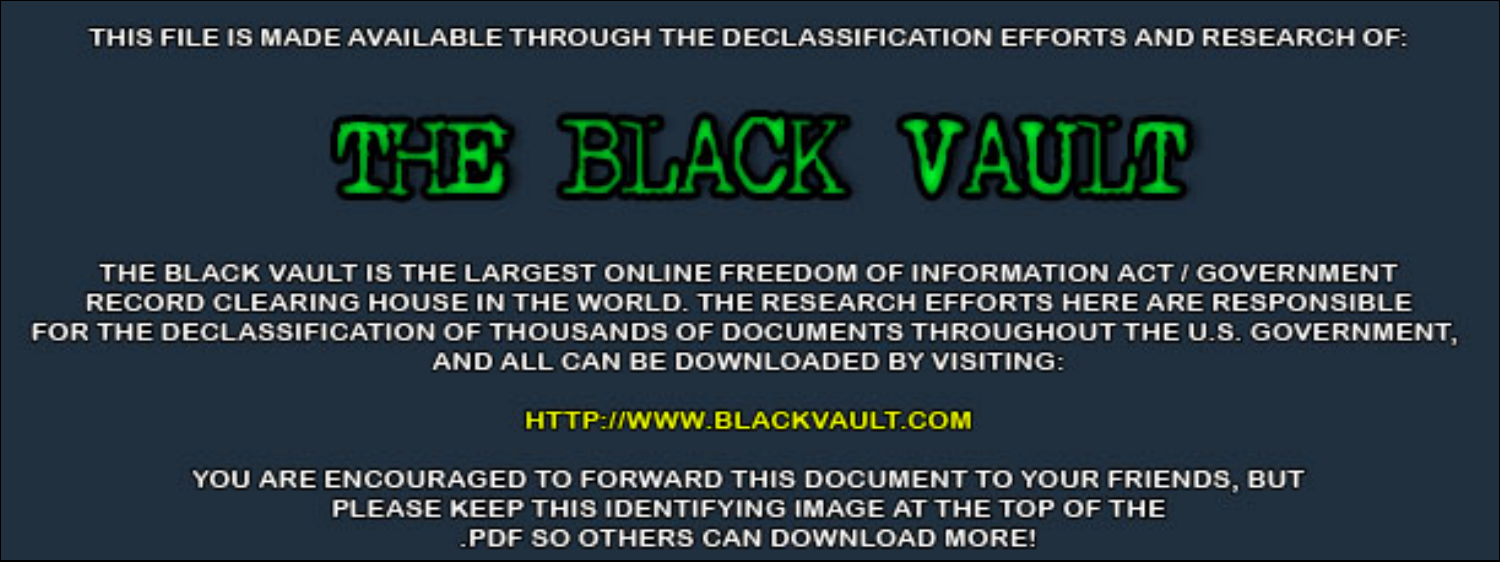$\overline{\mathbf{b}}$ **LA-5422-MS** ্রির্

INFORMAL REPORT

 $A.442$ 



**UNITED STATES ATOMIC ENERGY COMMISSION CONTRACT W-740S-ENG. 36**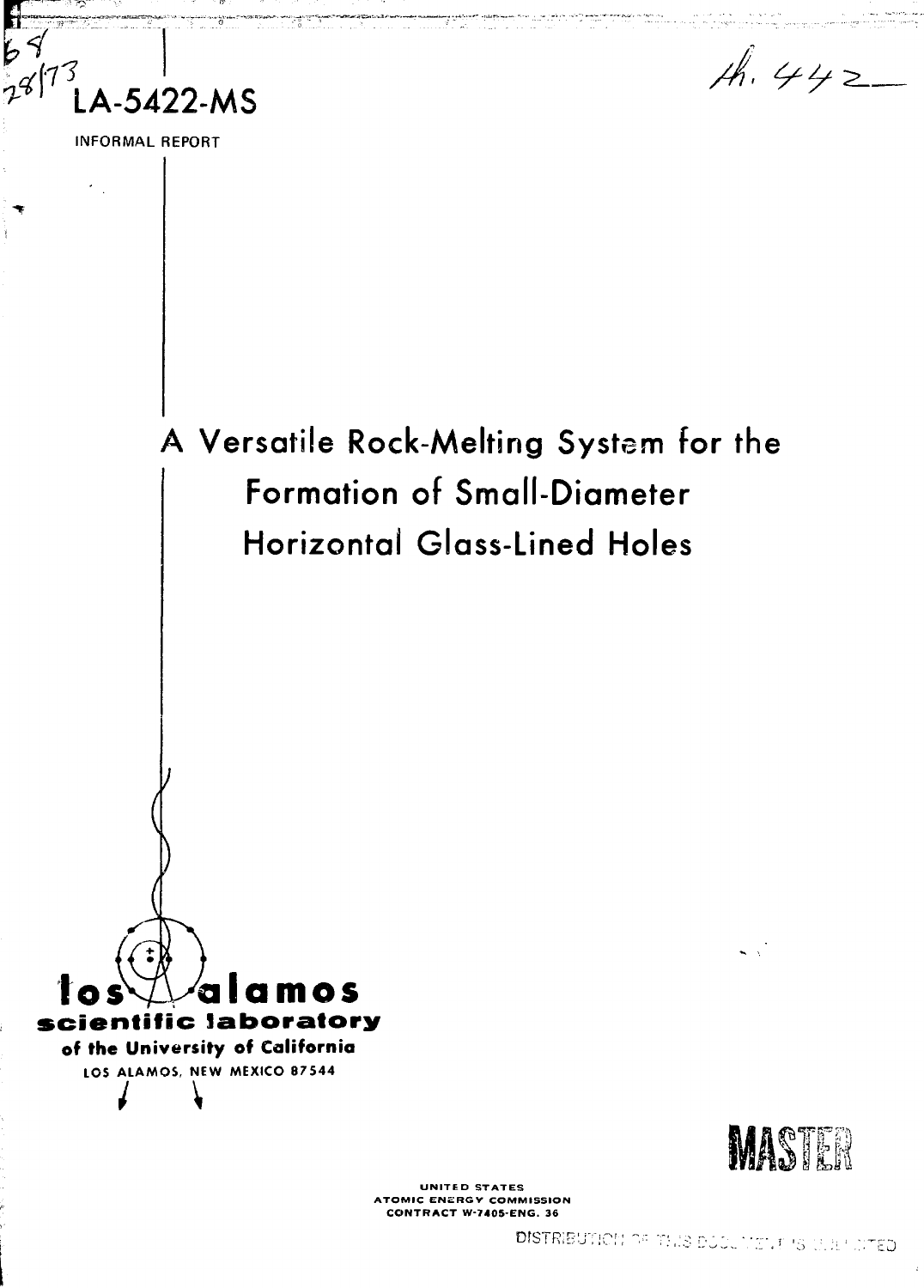**This report was prepared as an account of work sponsored by the Uiiited States Government. Neither the United States nor the United States Atomic Energy Commission, nor any of their emptoyees, nor any of their contractors, subcontractors, or their employees, makes any warranty, express or implied, or assumes any legal liability or responsibility for the accuracy, completeness or usefulness of any information, apparatus, product or process disclosed, or represents that its use would not infringe privately owned rights.**

> **In the interest of prompt distribution, this LAMS report was not edited by the Technical Information staff.**

**Printed in the United Slates of America. Available from National Technical Information Service U. S. Department of Commerce S2PB Port fteyal Road Springfield, Virginia 22151 Price: Printed Copy S4.00; Microfiche \$0.95**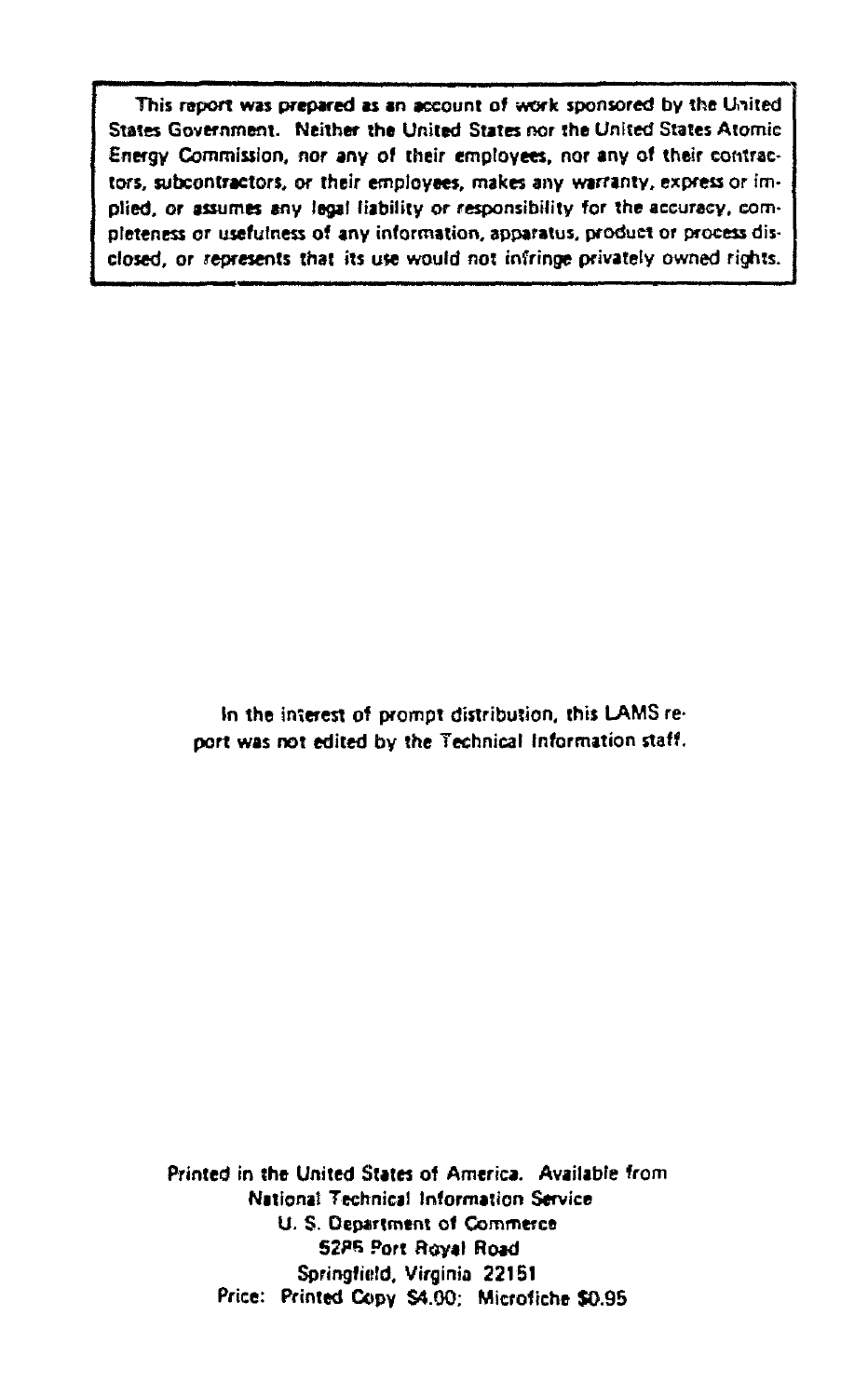LA-5422-MS Informal Report UC38 ISSUED: October 1973



# A Versatile Rock-Melting Sysfem for fhe Formation of Small-Diameter Horizontal Glass-Lined Holes

by

**D. L. Sims**

Work supported in part by a grant from the National Science Foundation Research Applied to National Needs (RANN).

> **-NOTICt -** This report was prepared as an account of work<br>sponsored by the United States Government, Noither<br>the United States nor the United States Atomic Energy<br>Commission, nor any of their employees, nor any of<br>their contractors, makes any waffanty, express of it<br>light liability of responsibility fo<br>pfodeness of usefulness of any in<br>ptoduct or proems disclosed, or<br>would nut infflnge privately owne **implied, or assumes any**<br>**for the accuracy, com-**<br>information, apparatus,<br>represents that its use

MASTER

 $25 - 12$ 

jiy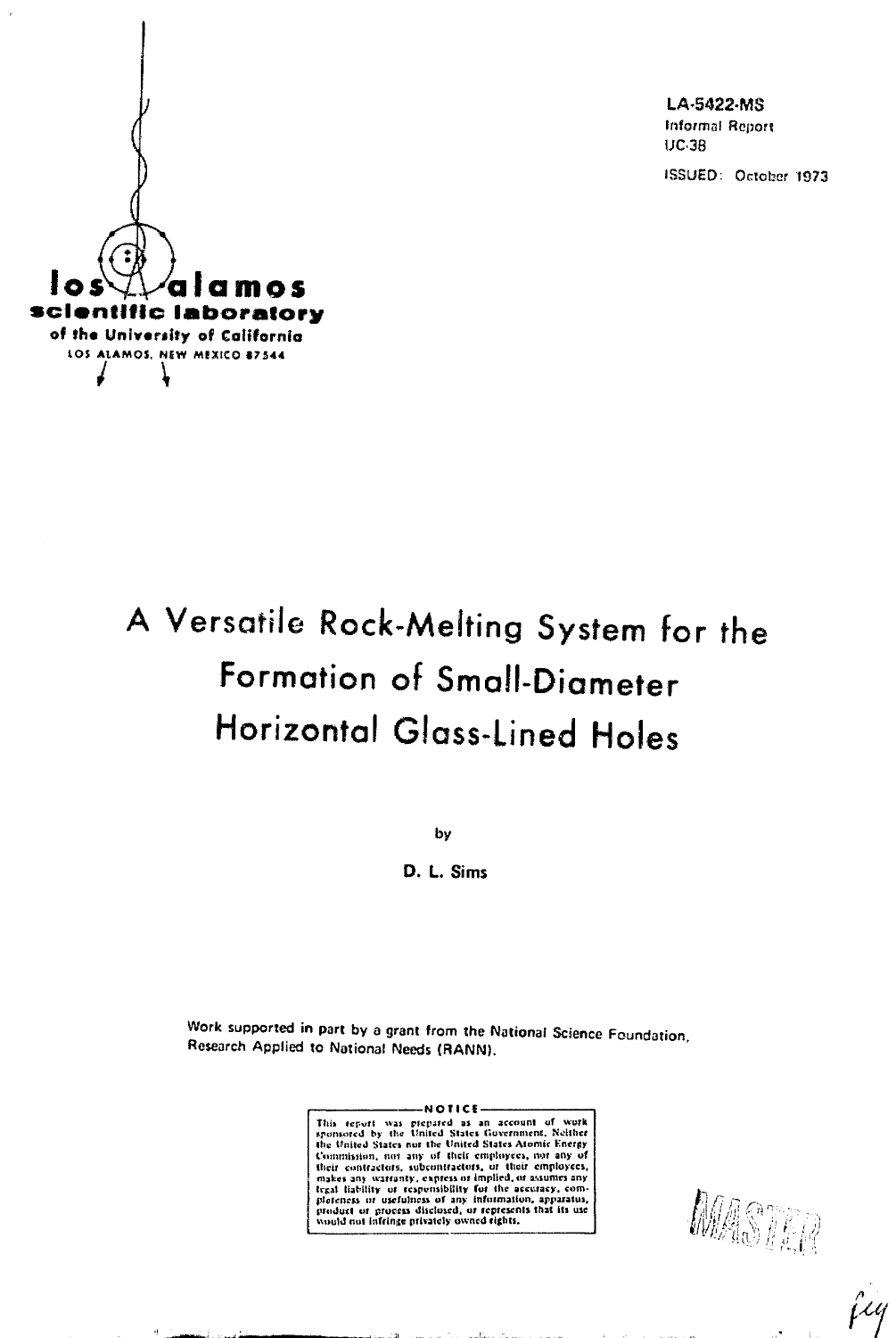# **CONTENTS**

| Ī.   | Introduction                                                              | 1  |
|------|---------------------------------------------------------------------------|----|
|      | Program History<br>А.                                                     | 1  |
|      | Small-Diameter Horizontal Subterrene System<br>Ð.                         | 4  |
| II.  | System Description                                                        | 5  |
| III. | Summary of System Specifications                                          | 9  |
| IV.  | Description of LASL-Developed and Commercially<br>Available Subcomponents | 9  |
|      | <i><b>General</b></i><br>Α.                                               | 9  |
|      | Description of Components<br>Ð.                                           | 9  |
| v.   | Development Program                                                       | 12 |
|      | Versatility of Hole-Forming Assembly<br>λ.                                | 12 |
|      | Development of Attitude-Control Sensors<br>В.                             | 13 |
|      | Examples of Deviation Sensors<br>c.                                       | 13 |
|      | Alignment Control Section (ACS)<br>Ð.                                     | 15 |
| VI.  | Operations                                                                | 16 |
| VII. | Conclusions and Discussion                                                | 17 |
|      | <b>APPENDIX</b>                                                           |    |
|      | Analysis of Proposed Alignment Control Scheme                             | 20 |

 $\mathcal{L}^{\text{max}}_{\text{max}}$  , where  $\mathcal{L}^{\text{max}}_{\text{max}}$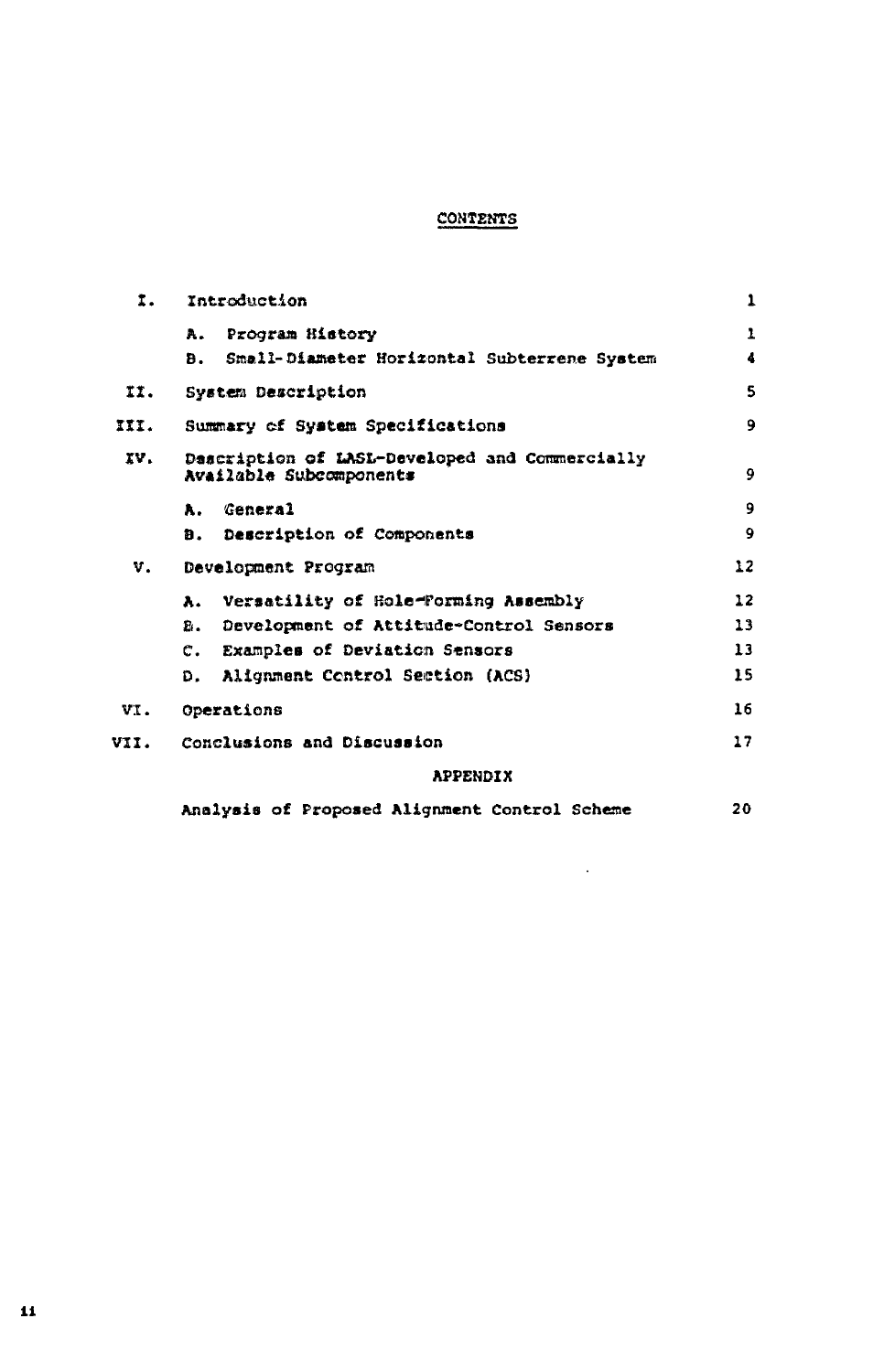# A VERSATILE ROCK-MELTING SYSTEM FOR THE FORMATION OF **SMALL-DIAMETER HORI2OMTAL GLASS-LIKED HOLES**

**by**

# **D. L. Sins**

# **ABSTRACT**

**Rock-melting penetrators with diameters ranging from SO mm {?. in.) to 76 mm (3 in.) have reached a stage of development at the Los Alamos Scientific Laboratory (LASL) which suggests that these devices are ready for practical application. Prototype refractory metal penetrators have formed glass-cased vertical holes of 26 m (32 ft) in a single run, and horizontal holes with diameters up to 127 nsn (5 in.) are expected in the near future.** These small horizontal holes can be used for underground utility **conduits; for high-explosive shot emplacement; and as drainage holes to stabilize road outs or embankments.**

**Design concepts and preliminary specifications are described fcr a Subterrene system that forms snail-diameter horizontal holes in rock by melting and simultaneously lines the hole with glassy rock melt. Most components of the system are commercially available. Deviation sensors and alignment-control units car be added to ensure that the holes are straight. The design and operation of this Subterrer.e system are described and proposed development approaches for the hole-fonning assembly are discussed.**

# **I. INTRODUCTION**

# **A. Program History**

**Rock-melting penetrators (Subterrenes) are under development at the Los Alamos Scientific Laboratory (LASL) to produce selfsupporting glass-lined holes in rock and soil (Fig. 1) by progressive melting rather than by chipping, abrading, or spoiling. Rocks and soils melt at temperatures that** are relatively high: common igneous rocks at  $\sim$  1500 K. almost at the melting tempera**ture of steel {1500 to 1800 K). Thus, the melting penetritors must utilize refractory metals such as molybdenum (Mo) and tungsten (W), which melt at 2880 and 3650 K, respectively, and which, in addition, have low creep rates at the rock-melting temperatures.**



Fig. 1. Glass-lined hole melted in laboratory specimen of tuff.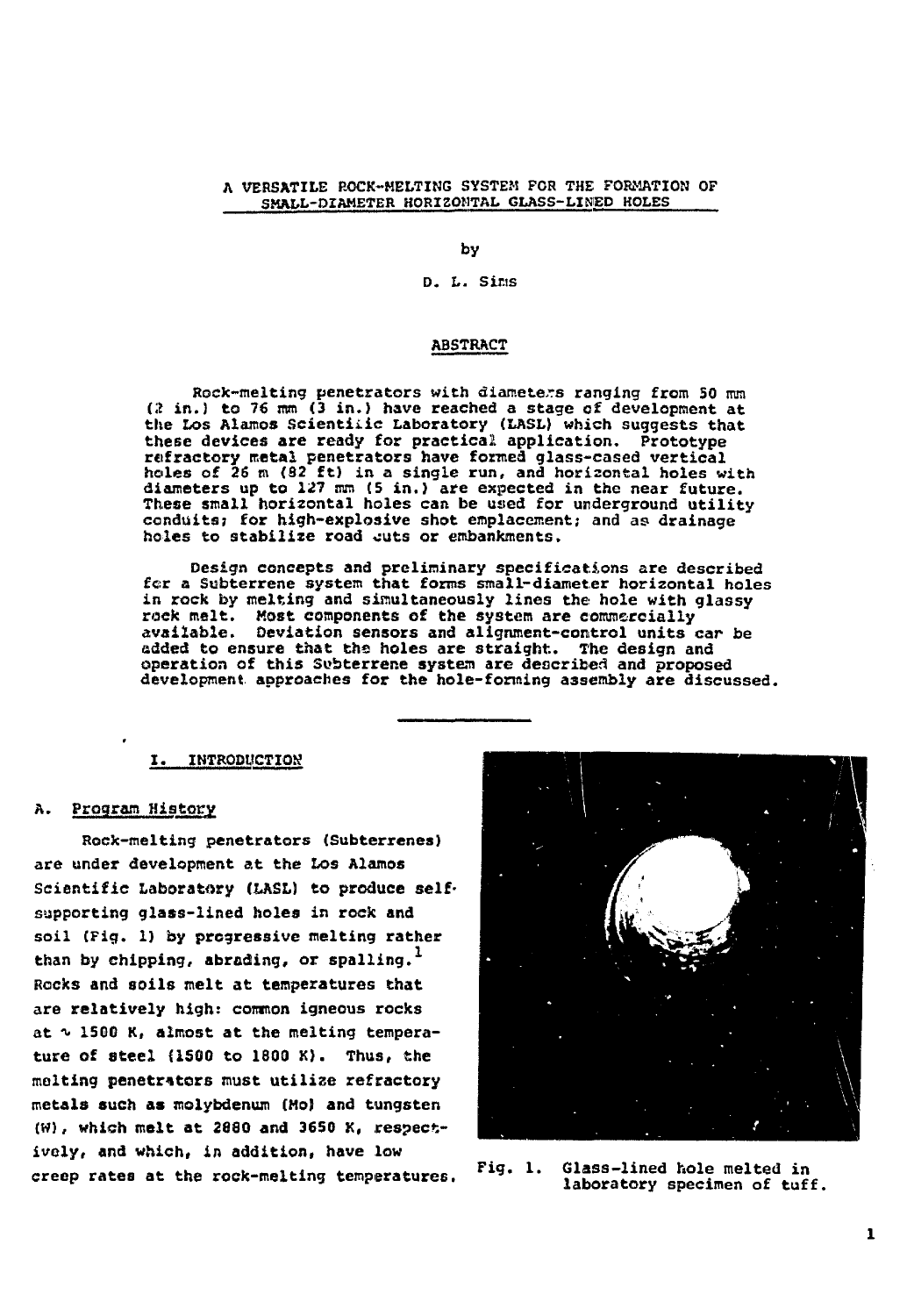Excavation by rock- and soil-melting offers potentially new and novel solutions to the three major areas of the excavation process:

- Making the hole or breaking up the rock.
- Providing structural support for the bore hole.
- Removing or displacing the debris or cuttings.

The liquid form of the rock- and soil-melt produced by a heated penetrator introduces new solution concepts into the latter two areas:

- The liquid melt can be formed into a glass lining to seal or support the walls of the bore hole, and
- Any excess liquid melt can be chilled and formed into glass rods, glass pellets, or rock wool (Figs. 2 and 3); or used to form a glass-cased core that can be removed by present wire-line methods.

The liquid melt produced by soil- and rock-melting techniques offers the potential

of a complete systems approach to the processes of hole making, tunneling, and excavation. The LASL development program in rock- and soil-melting techniques has already demonstrated in laboratory and field tests an attractive advancement in practical excavation technology for the production of short, horizontal, small-diameter holes. This experience has been partially developed through the extensive testing of meltingconsolidating penetrators $^2$  (MCPs). The tests consisted of:

- Melting 50-mm (2-in.)-diam, glass-<br>lined drain holes in Indian ruins<sup>3</sup> at Bandelier National Monument (Fig. 4).
- Melting a 50-mm (2-in.)-diam glasslined vertical hole in Los Alamos vcicanic tuff to a depth of 26 m. (82 ft) in a single run.
- Melting a 50-mm (2-in.)-diam glasslined horizontal hole in Los Alamos volcanic tuff to a length of 16 m (50 ft) (Figs. 5 and 6).
- Melting a sequence of  $76$ -mm  $(3-in.)$ diam glass-lined holes in volcanic tuif in the laboratory (Fig. 7).



Fig. 2. Hole melted in granite specimen with an extruding penetrator. Note debris.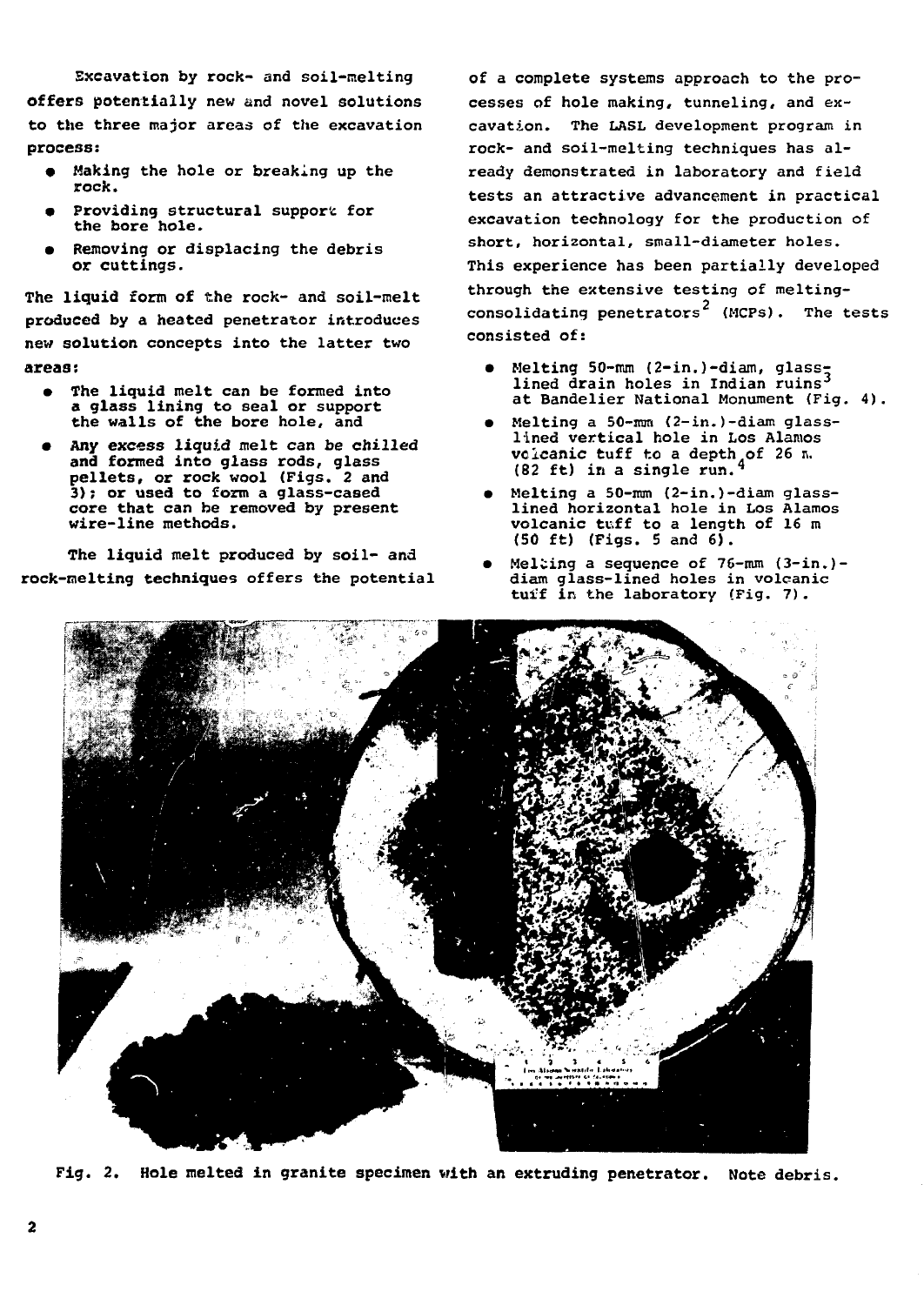

**Fig. 3. Rock-wool and black glass debris from holes melted by extruding penetrator.**



**Fig. 4. Modular Subterrene field demonstration unit melting drain holes at Bandelier National Monument.**



**Fig. 5. Consolidating Subterrene Penetrator "holing through" a 16-m (50-ft) long horizontal hole.**



**Fig. 6. Stem aitd service head in position to melt a 50-mm (2-in.)-diam horizontal hole.**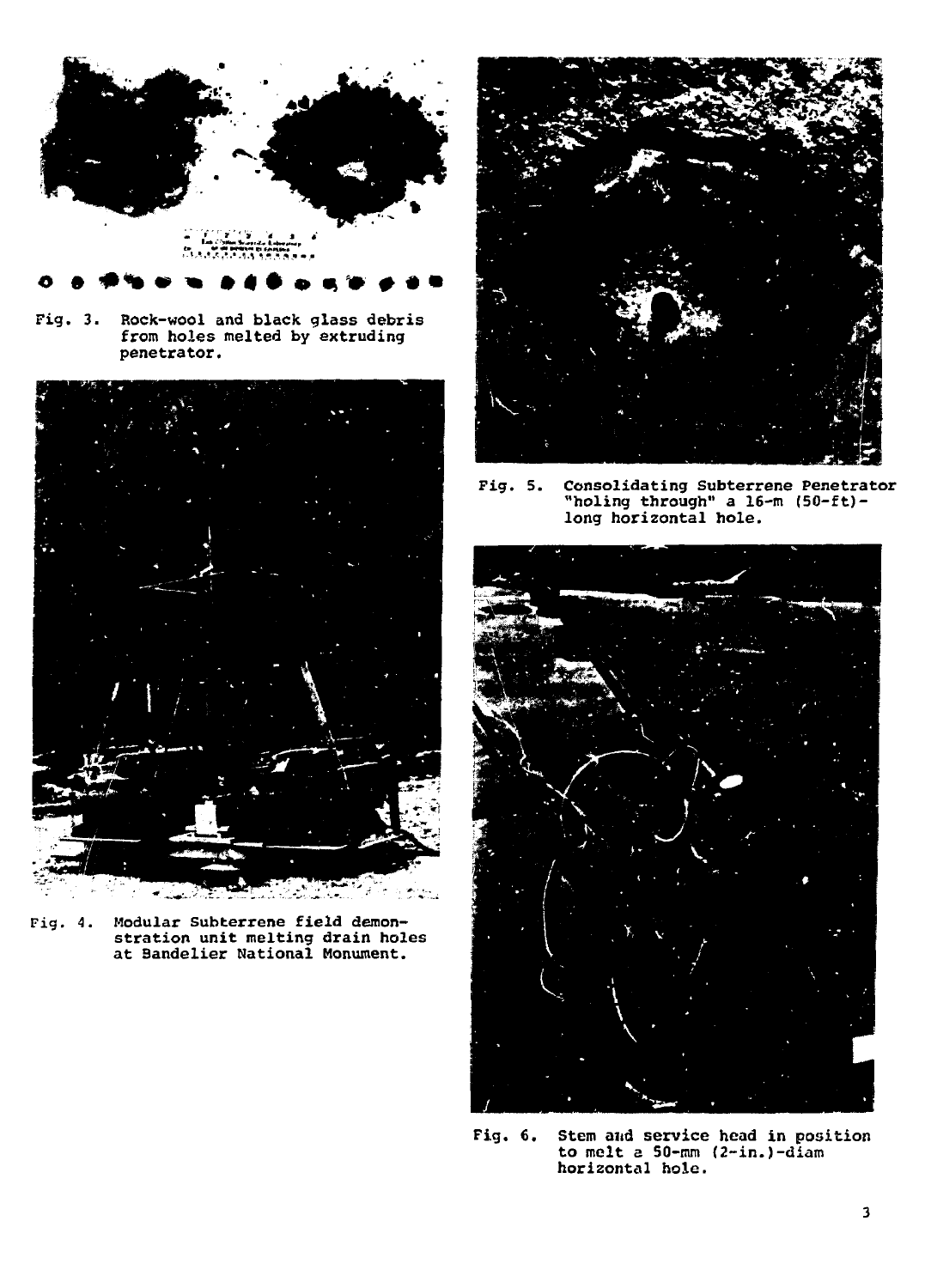

Fig. 7. Consolidating penetrator after melting a 76-mm (3-in.)-diam hole in £os Alamos tuff.

• Melting stable, 50-mm-diam glass-cased holes in shales, adobe, and alluvium (Pig. 8).

In addition, the prototype test program has developed a universal extruding penetrator (UEP) designed for hard, dense  $rock.^5$  Tests with this unit have:

- Melted 66-mm (2.5-in.)-diam holes in basalt and granite (Fig. 2).
- Demonstrated the capability of tailoring debris for different applications to meet varying debrisreturn systems (Fig. 3).

A modularized, mobile field-test and demonstration unit<sup>6</sup> (Fig. 4) has been constructed, and was used successfully for melting glass-lined drainage holes in the floor of Indian ruins at Bandelier National Monument. This test rig will be used for

additional field tests and for demonstrations of improved consolidating and extruding penetrators.

In addition, LASL is currently developing a 114-mm (4.5-in.)-diam, consolidating, coring penetrator that will produce a 63-mm (2.5-in.)-diam glass-encased core.

# B. Small-Diameter Horizontal Subterrene **System**

The coring capability for the Subterrene, together with the commercial needs for horizontal holes for underground power lines<sup>7,8</sup> and a review of reguests for information on the rock-melting Subterrene, has prompted the preparation of preliminary design concepts and specifications for a horizontal Subterrene capable of melting glass-lined, 76-mm (3-in.)-diam holes to lengths of  $\sim$  50 m (165 ft) with sufficient accuracy for most commercial applications. Horizontal glasslined holes cf this diameter and length could be useful as:

- Glass-lined drain holes for subsided mines.
- « Glass-lined drain holes through diked areas to accelerate drainage after flooding.
- Injection holes for burning mines.
- Sealed, glass-lined inspection holes in mine faces or in dam abutments.
- Sealed, glass-lined inspection holes in suspected pollution areas.
- Underground utility conduits for telephone, gas, water, and television lines.
- Glass-lined holes for high-explosive shot emplacement.
- Drainage holes to stabilize road cuts and embankments.

System descriptions, preliminary design concepts, and detail component descriptions are presented in the following sections, along with indications of additional development programs required to provide subsystems that are not yet available for this versatile horizontal holemelting device. Such a device will also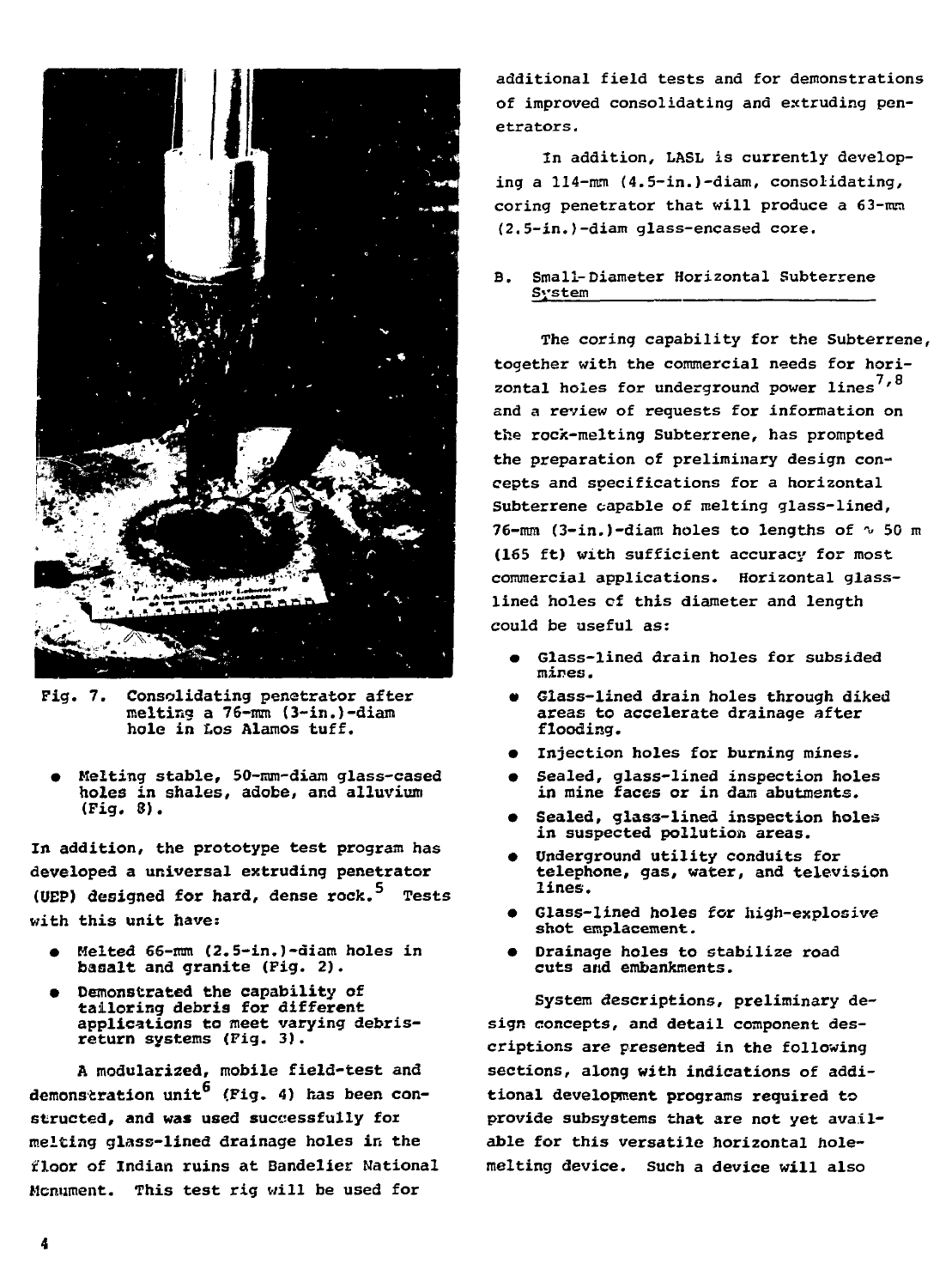

Fig. 8. External surface of glass-lined hole melted in dry alluvium.

provide necessary and valuable information for the development of the Geoprospector \* system-

# II. SYSTEM DESCRIPTION

The components of the proposed smalldiameter horizontal Subterrene system, depicted in Pig. 9, are similar to those of the modularized rock-melting Subterrene demonstration unit shown in Fig. 4. These components include:

**A** stem advancer, Fig. 10, that will continuously advance the stem by use of two independent hydraulic cylinders and remotely operated stem clamps.

• A dual-tube stem consisting of a flush outer steel tube, coupled in sections, and an insulated inner copper tube. These tubes provide the electric-power conductors

to the heated penetrator, circulate coolant to the hole-forming assembly (HFA), and provide a force path to transfer the thrust to the advancing melting penetrator.

• Circulating, compressed-air coolant, to cool the stem, chill the glass-hole lining, and form small glass pellets (or rock wool) from the excess melt produced by a UEP. This excess melt debris is carried to the surface and ducted through the service head into a separating and collecting station. The return coolant from a consolidating penetrator is ducted directly into the ambient air.

• A quick-disconnect service head, Fig. 11, that connects the operational lines to the stem (i.e., electric power for the penetrator, coolant air for glass-forming and debris removal, and sensor and instrumentation leads).

• The HFA (hole-forming assembly). Figs. 12 and 13 , which is selected to fit the job requirement, can be assembled interchangeably from the following subcomponents:

Sea Ref. 7, p. 19,for a brief description of this continuously coring tunnel prospecting device.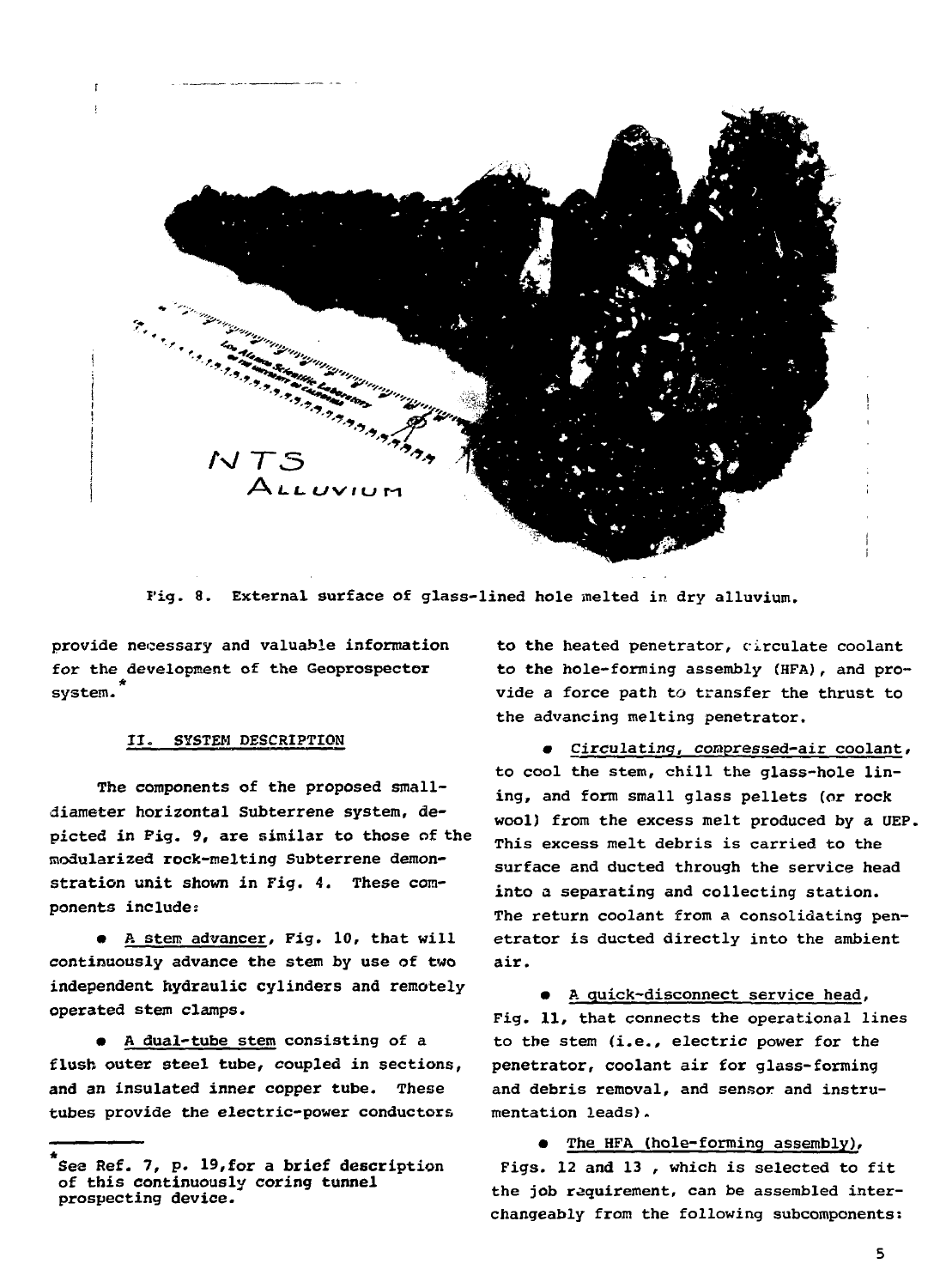

**Fig. 9. Horizontal** Subterrene melting a **water aervice hole.**



Pig. 10. Small-diameter horizontal Subterrene stem advancer.

- A heated penetrator, to melt rock or soil: A melting consolidating penetrator (MCP) $<sup>2</sup>$  Fig. 14, is used in loose soils, al-</sup> luvium, and low-density rock, and forms a glass lining; whereas a universal extruding penetrator (UEP)<sup>5</sup>, Fig. 15, is used in dense or **hard** rock and produces rock debris.



Fig. 11. Quick-disconnect service head.

- A glass former, attached directly to the penetrator, chills and forms the glass hole lining from the liquid melt. For the extruding penetrator, this unit also contains the components to chill the extrudate and to process the excess melt into removable debris.

- A centralizer, to hold the HFA on course.

- An alignment control section (ACS). to return the HFA to course when deviation is detected. The controlling force is oriented and applied from the surface control console.

- A deviation sensor (PS) or deviation indicator (DI), detects deviation of the HFA from the projected center line of the hole. Signals from the DS or DI are processed and displayed on the control console. The HFA can be made up in a variety of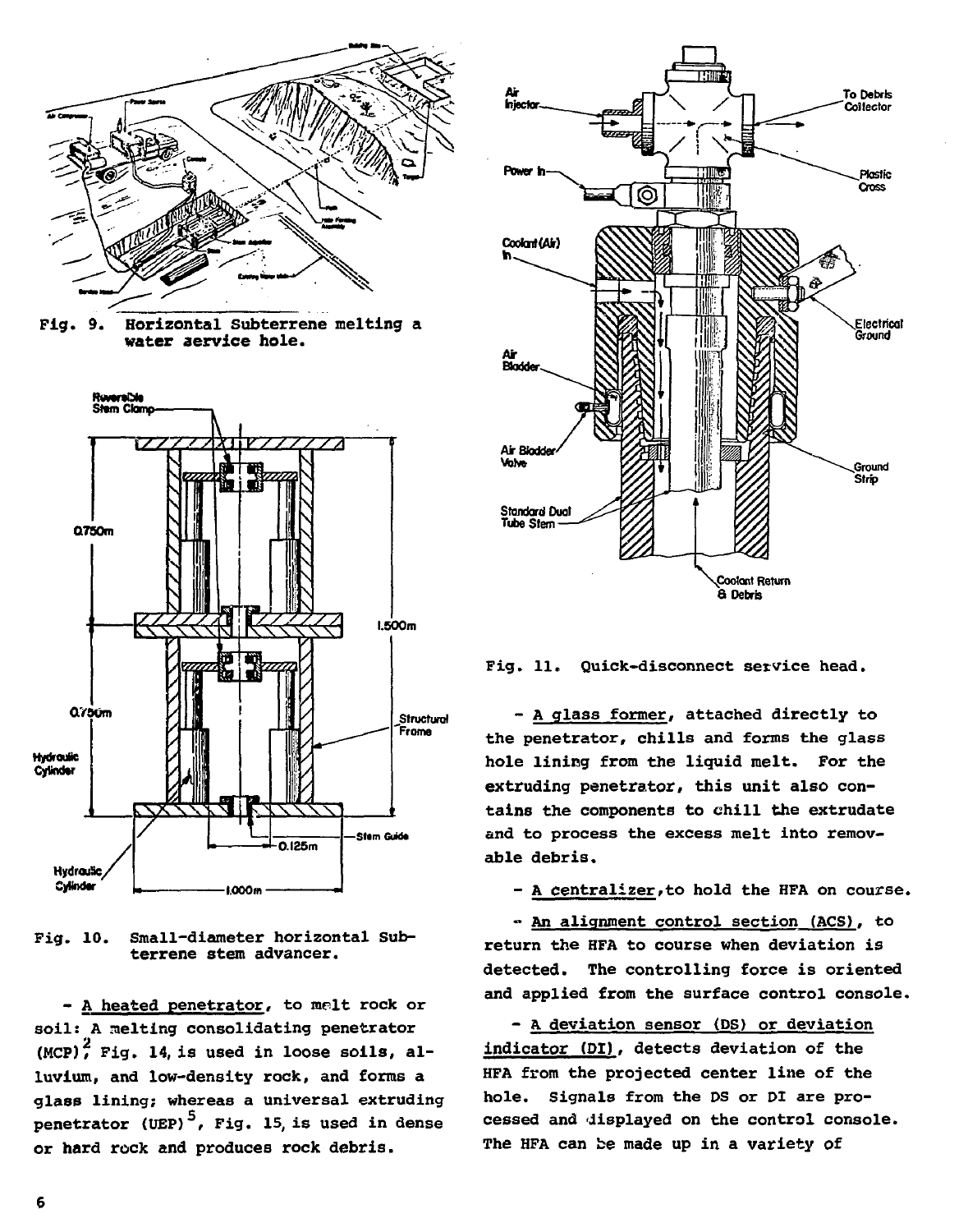

Fig. 12. Hole-forming assemblies: (a) simplest HFA-penetrator, glass former, and stem; (b) addition of centralizer; (c) additional deviation indicator; (d) complete assembly with alignment control.



Fig. 13. System schematic for a horizontal consolidating and horizontal extruding Subterrene showing the required functions of the components .



Fig. 14. Consolidating penetrator for loose soil and low-density rock.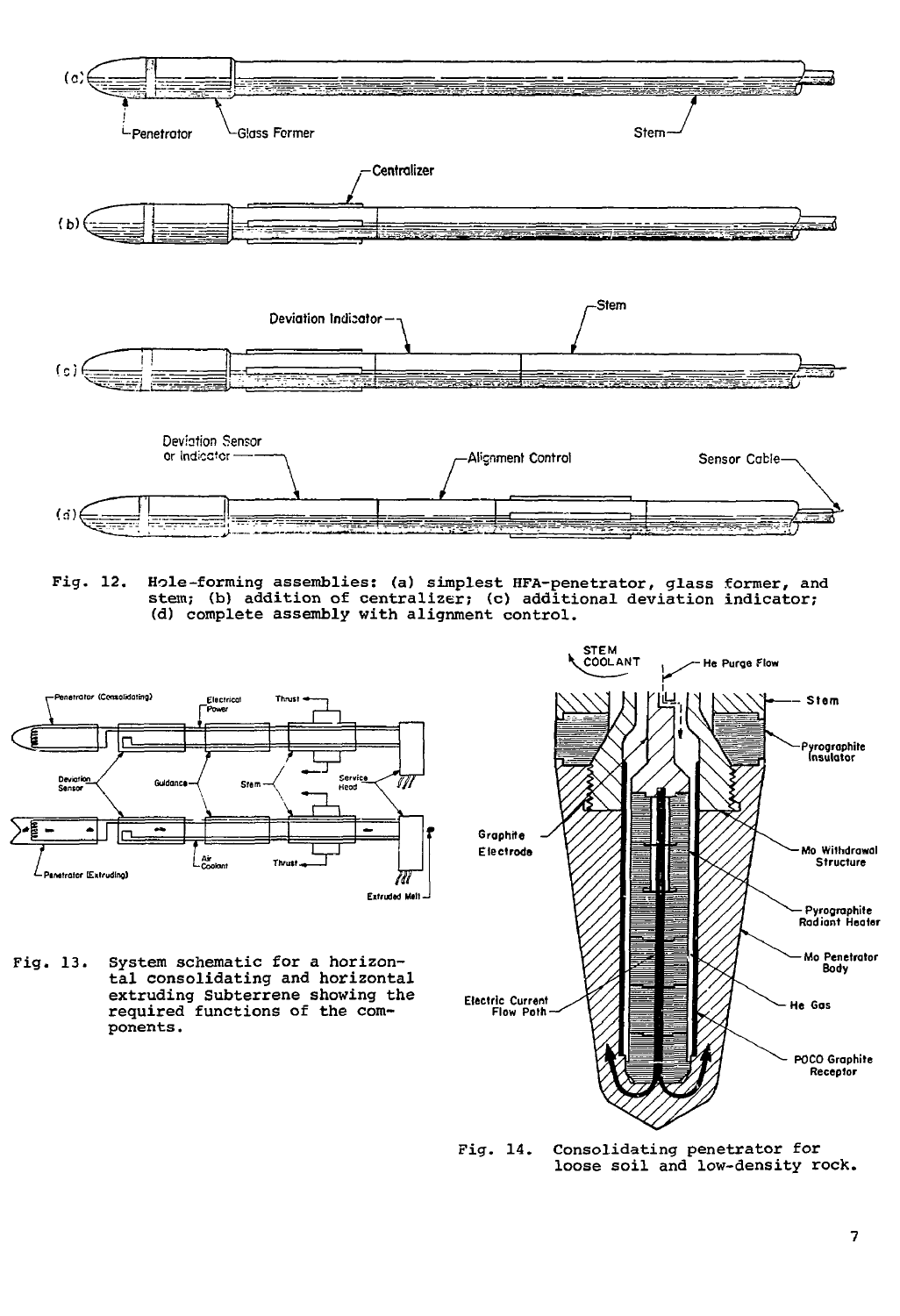

Fig. 15. Extruding penetrator for dense rock.

configurations, as indicated in Fig. 12, to achieve the needed straightness for a given job.

• A complement of service units are needed to furnish electric power to the penetrators, sensors, and instrumentation; coolant air to the stem and glass-former; and hydraulic power to the stem advancer and stem clamps (Fig. 16). The coolant-air supply also powers an air-oil intensifier for emergency stem advance and retraction.

• A single control and instrumentation console will be provided for the necessary electric power, hydraulic and air controls, and for displays. Sensor displays and alignment-correction indications will also be shown on the console so that one operator can supervise the malting of a straight hole.

Note that the proposed horizontal rockmelting excavation system which forms the glass-lined holes in place can be assembled Srom various subcomponents to produce holes of varying straightness. For example, the hole-forming assembly can:



#### **Fig. 16.** Hydraulic and air-control circuits for operation of horizontal stem advancer.

• Melt an accessible, glass-lined hole under obstructions or structures such as roads, highways, railroads, and canals where hole straightness is not a major factor. This can be accomplished with a simple HFA consisting of only a penetrator, glass former, and stem, as indicated in Fig. 12(a).

• Melt a very straight, accessible, glass-lined hole from an established point to intersect a target point with a maximum terminal deviation of two hole diameters or less. This will require a HFA equipped with a deviation sensor, a surface-operated alignment-control unit, and a sensor signal that can be displayed on and monitored from the control console by the operator [Fig. 12(d)].

The proposed system concepts, components, and specifications are detailed in the following sections.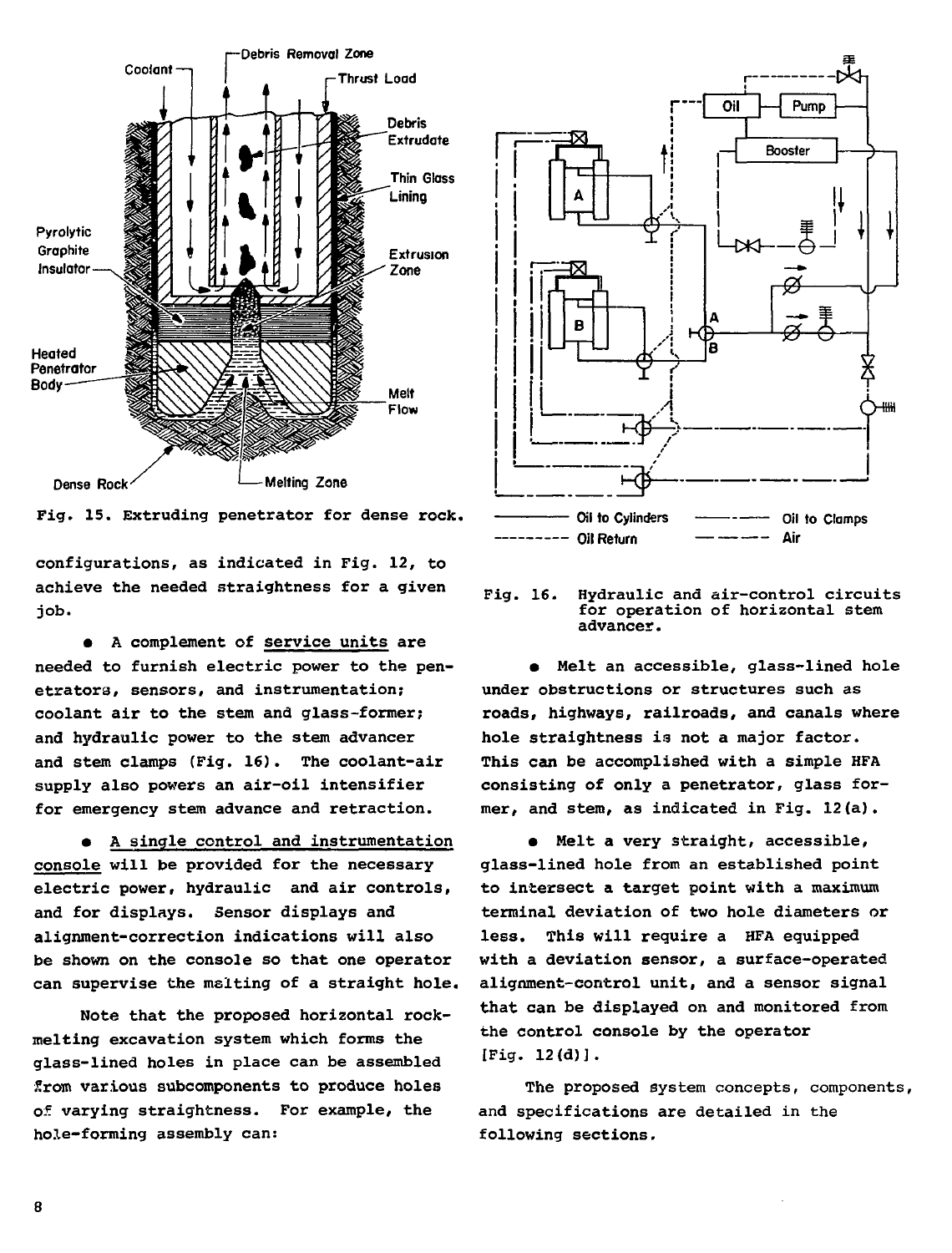**The following list summarizes the preliminary specifications for a horizontal hole-melting Subterrene system:**

- **Inside diameter of the glass lined hole, 76 ram (3 in.)•**
- **Hole-length capability. 50 nt (164 ft).**
- $\bullet$ **Rate of penetration,**
	- **For a melt-consolidating penetrator (MCP) in loose alluvial soil up to 0.84 nm/s (2 in./min).**
	- **For a universal extruding penetrator (OEP) up to 0.42 nnn/s (1 in./rain).**
- **The two penetrator types are interchangeable, are electrically powered, and use circulating air for cooling and debris removal.**
- **The glass formers and hole sizers are integral parts of the penetrators.**
- **The maximum hole deviation is less than two diameters, but the system can be assembled in a simple version for less accurate operation.**
- **Deviation of the HFA from the projected hole center line is detected by the deviation sensor, and the amount of deviation is displayed on the control console.**
- $\bullet$ **Directional control of the HFA is provided by a differential cooling system whose operation is regulated at the control console for high accuracy. Lesser straightness will be controlled by simple stem rotation.**
- **The hydraulic stem advancer-retractor is capable of continuous motion and is provided with remotely operated stem clamps. Hole alignment can be** set within the range of  $\pm$  0.25 rad **(.15 deg) from the horizontal.**
- **The advancing stem will be a dual tube to transmit power and coolant and for debris removal when required. The stGiii will be flush externally and of sectioned lengths for ease of handling.**
- **Melting power is estimated at 15 kW, and total available power should be i> 25 kW.**
- **A quick-disconnect service head is included.**
- **The single control console will incorporate controls for air supply, hydraulic and electrical power; HFA deviation and amount of applied directional control; and instrumentation displays.**
- **The service units to be included are:**
- **Air compressor.**
- **Alternating-current generator, engine-driven.**
- **Alternating current-to-direct current converter.**
- **Hydraulic pump, motor-driven.**
- **Air-oil hydraulic booster.**
- **Light truck for mobility.**
- **Service leads and hoses are supplied as required.**

#### **IV. DESCRIPTION OF LASL-DEVELOPED AND COMMERCIALLY AVAILABLE SUBCOMPONENTS**

# **A. General**

**This section describes components of the system that are either already developed or can be designed and assembled in a straightforward manner from commercially available** products. The demonstration rig for 50-mm **(2-in.)-diam penetrators has had excellent results in initial runs. Much of this simple, inexpensive modular rig (Fig. 4) , can be used as the design base for the 76-mm (3-in.)-diam horizontal Subterrene. Other components have been thoroughly tested both in the laboratory and in field-test rigs. The alignment accuracy of the demonstration rig is sufficient for many anticipated uses of horizontal, glass=lined holes. In fact, by intermittently rotating the stem and the HFA of 50-ront (2-in.)-diam Subterrenes while melting vertical (Fig. 17) and horizontal (Fig. 18) holes, bores were produced that were straight to considerably better than two hole diameters in 16 m of hole length.**

# **B. Description of Components**

**Specifically, the proposed small-diameter horizontal Subterrene system would consist of the components detailed below.**

**1. Stem Advancer**

**The stem advancer (Fig. 10) will advance the stem continuously with two independent, twin hydraulic-cylinder units and remotely operated stem clamps.**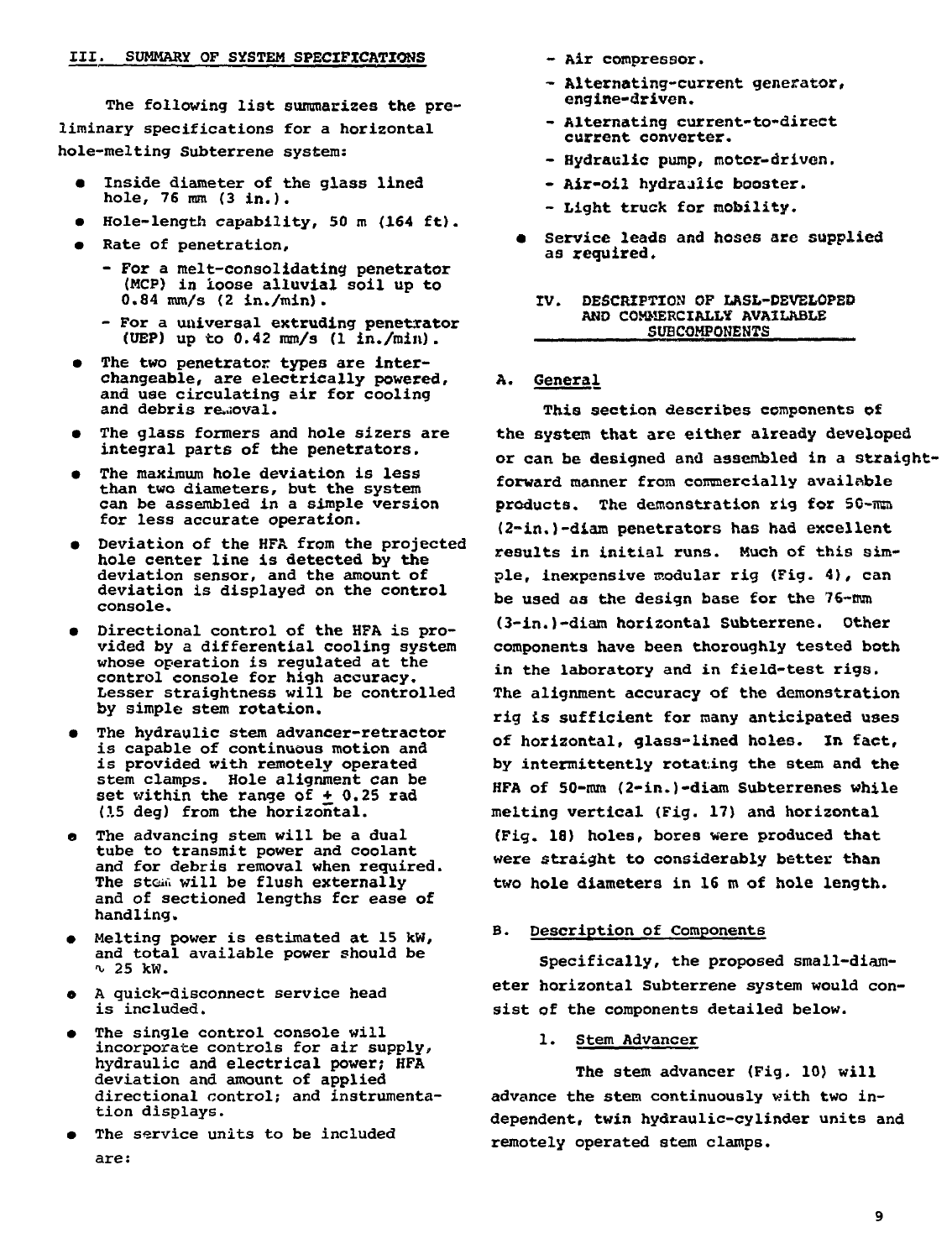

Fig. 17. Photograph showing degree of straightness in a glass-lined vertical hole.

• Normal operating pressure will bo 6.S MPa (1000 psi) for an advancing load per cylinder pair of 20000  $N$  (4550 lb<sub>f</sub>) and a retracting pull of  $28000$  N  $(6350$  lb<sub>c</sub>).

• Emergency operation will use four cylinders with a maximum of 13.8 MPa (2000 psi).

• The frame (head and base of each cylinder pair) will be adapted for fastening to anchor posts, and will be rigid at the above loads.

• Retraction time of a cylinder pair, with normal operating pressure using the hydraulic pump only, will be 20  $+$  5 s.

2. Advancing Stem

• The dual-tube advancing stem (Figs. 11 and 12) will be similar to that used on the modularized, mobile rock-melting Subterrene demonstration unit.<sup>6</sup>

• The stem will be flush externally and slightly smaller in diameter than the HFA. The inner copper tube will have an inside diameter of  $\sim$  27.5 mm (1  $\frac{1}{16}$  in.).



Fig. 18. Photograph showing degree of straightness in a glass-lined horizontal hole.

• The operating temperatures of the stem are estimated to be less than 600 K. Materials used in stem construction near the HFA will have an operating life of 3000 h at this temperature. Additional stem sections will be constructed of conventional materials (low-carbon steel) and will operate at lower temperatures (400 K).

• The stem will be assembled in lengths of 1.5 m (5 ft) and 3 m (10 ft).

3. Service Head

The service head (Fig. 11) will provide a quick disconnect (and connect) of the surface supply lines to the stem (electric power, coolant, instrumentation, and debris removal).

4. Hole-Forming Assembly (HFA)

The hole-forming assembly (Fig. 12) for the simplified small-diameter horizontal Subterrene system would be assembled from the following.

• A heated penetrator will be selected for the anticipated rock or soil to be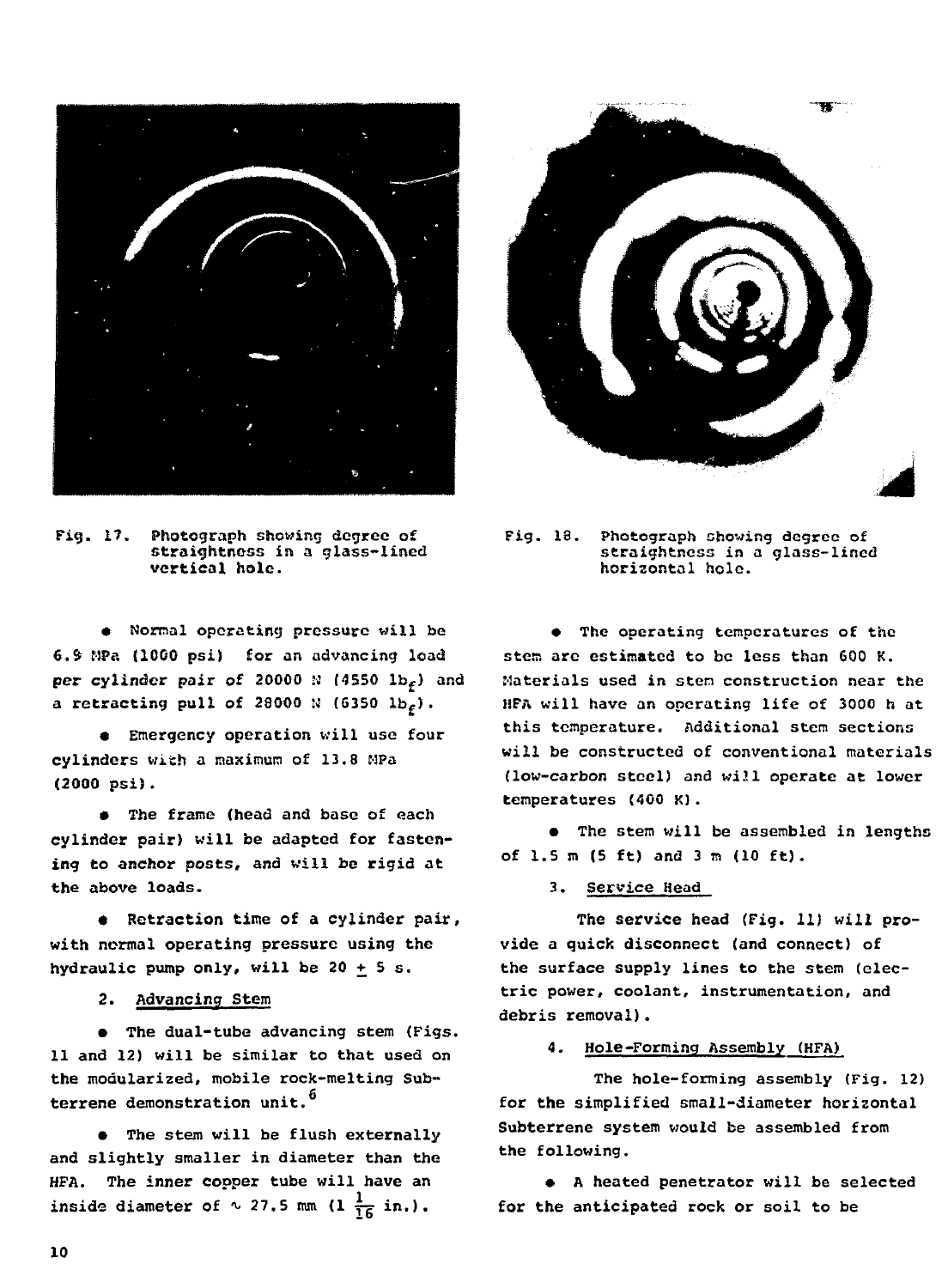**encountered. Melting-consolidating penetratore 76 mm (3 in.) in diameter (Fig. 14) will be used for melting glass-lined holes in alluvium and low-density rock, and will be similar in design to the consolidating penetrators that have been developed. Universal extruding penetrators, which axe interchangeable with melting-consolidating penetrators in the HFA, are used for melting in dense or hard rock. The design and construction of this type penetrator is also well advanced. Both penetrators will produce <jlass~lined holes of the same diameter.**

**• A glass former and hole sizer is attached directly to the penetrator. Because the melt is processed differently by the two types of penetrators, the glass former and hole sizer must be changed when the penetrator types are changed. The outside diameter varies with penetrator design, but is normally 0.15 mm (0.005 in.) larger than the penetrator diameter (at operating conditions) .**

**• A centralizer — essentially a section of advancing stem with longitudinal ribs built up to within 0.2S to 0.40 mm (0.010 to 0.015 in.) of the inside diameter of the finished glass lining — is placed between the glass former-and-hole sizer and the forward end of the advancing stem.**

**5. Service Units**

**The service units required to operate the small-diameter horizontal Subterrene are:**

**• A skid-mounted air compressor rated at 200 l/s (44 cfm) at 825 kPa (120 psi).**

**• A trailer-mounted, diesel-powered ac generator rated at 25 kW, with 60-cycle outputs of 17 fcW at 220 V and 8 kW at 110 V.**

**• A solid-state ac-to-dc converter with 15 kW capacity, remotely controlled from the operator's console and powered by 60-cycle 220 V.**

**• The hydraulic supply is a constantvolume vane pump with a 3.8-kW (5 hp) 220-V 60-cycle motor. The output is 0.15 I/a (2.4 gal/min) at 14 MPa (2000 psij delivery pressure.**

**• The emergency hydraulic supply is furnished by an air-oil booster that provides 0.25 £** (16 in.<sup>3</sup>) with a 300-rom (12-in.) **stroke. The hydraulic pressure is 13.8 MPa (2000 psi) from the 55-kPa (80-psi) air supply.**

**« Power, coolant, and hydraulic leads are of conventional field-service weight to hook up the separate units.**

**6. Control Console**

**The electric, hydraulic, and air controls needed to operate the small-diameter Subterrene system will be grouped on the console (Fig. 16), so that a seated operator can control all operations. Instrument displays on the control console will include:**

- **The advancing or retracting load on the stem, reading in Pa and lbf/in.<sup>2</sup>**
- **The hydraulic pressure available for advancing or retracting, reading in Pa and lbf/in.<sup>2</sup>**
- **The hydraulic pressure on the stem clamps reading in Pa and lbf/in.<sup>2</sup>**
- **The air pressure in use for cooling and debris removal, and the pressure available for the air-oil booster, reading in Pa and lbf/in.<sup>2</sup>**
- **The ^advance rate of the stem, reading in mm/s and in./min.**
- **The accumulated advance, reading in m and ft.**
- **The amperage, voltage, and wattage of the heater circuit, and the heater resistance.**

**7. Mobilizing and Transport**

**The mobile small-diameter horizontal Subterrene system is transported on a one-ton truck.**

**The maximum length of a small-diameter glass-lined hole that can be successfully bored with this minimum system has not yet been determined. When increased hole length**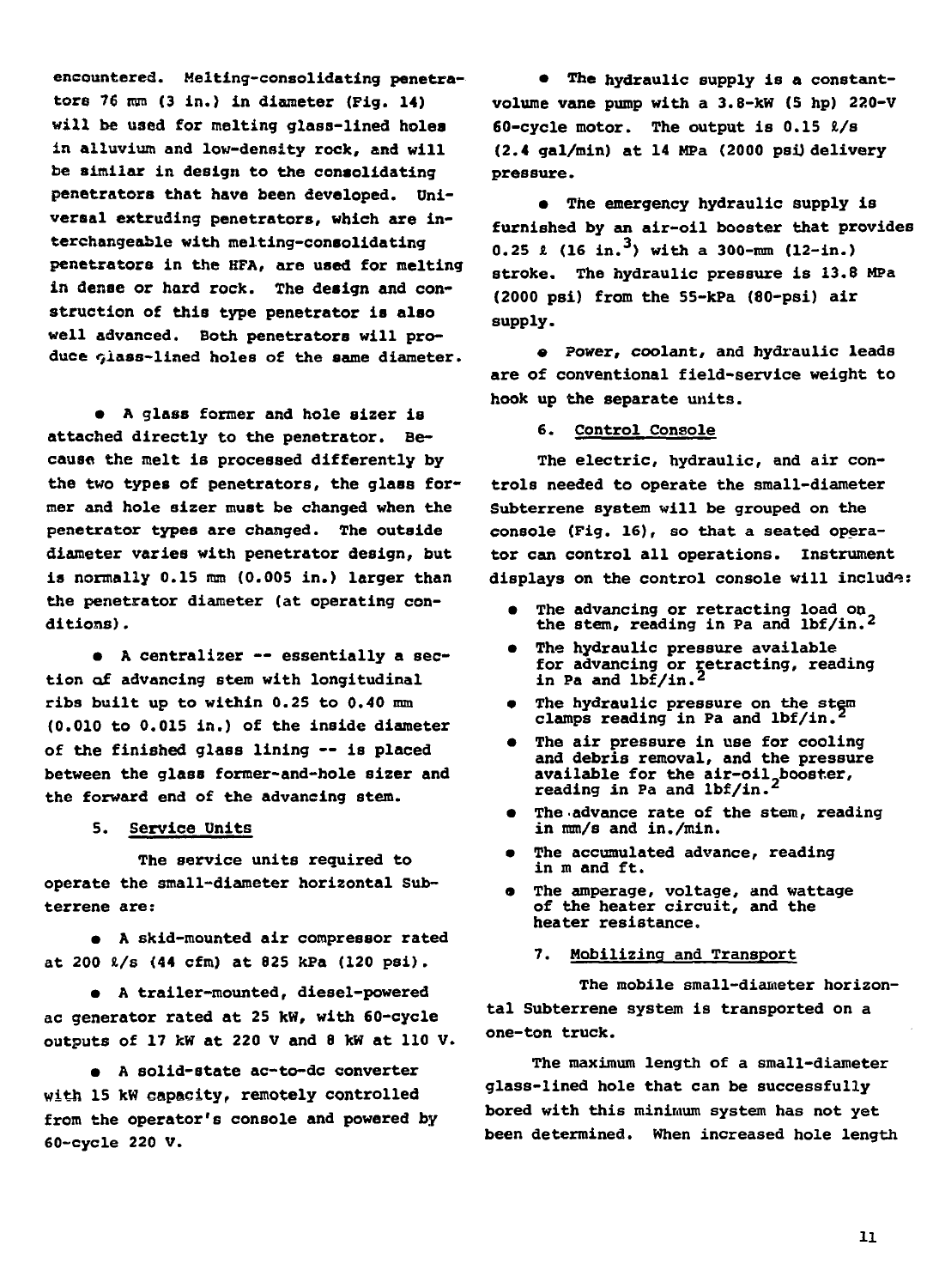**and accuracy are required, a deviation sensor (DS) and an alignment-control section (ACS) will have to be added to the HFA. Development of these units is discussed in the next section.**

# **V. DEVELOPMENT PROGRAM**

# **A. Versatility of Hole-Forming Assembly**

**The subsystems (see Section III) of the small-diameter horizontal Subterrene system are, with three exceptions, either already in use or are commercially available. The three exceptions are:**

- **A deviation indicator,**
- **A deviation sensor,**
- **An alignment-control section.**

**The deviation indicators and deviation sensor subsystems can be adapted from available instrumentation and electronics, but the alignment-control unit will require a development program and is unique to the proposed horizontal hole-forming system.**

**. These additional subsystems allow a planned programming of hole-forming assemblies (HFAs) for jobs requiring varying levels of hole straightness and completion accuracy. Desired levels of performance can be achieved by assembling HFAs in the following configurations:**

**Assembly A. A heated consolidating or extruding penetrator (depending on geology and density of the formation) is used with an advancing stem [Fig. 12(a)] to melt, e.g., horizontal, shallow surface drain holes; equipment-placement holes; and utility conduits having moderate tolerances for installation misalignment. The course of the melted hole is controlled by periodic partial rotation of the advancing stem to equalize deviations caused by eccentricity of the assembly.**

**Assembly B. A heated penetrator, centralizer, and advancing stem [Fig. 12(b)I can be used to extend the length of holes melted with alignment requirements similar**

**to those of Assembly A. The centralizer holds the heated penetrator on course, allowing higher stem loads, increased penetration rates, and longer controlled penetration. Periodic partial rotation is again used to equalize deviations due to assembly eccentricity. The centralizer assists in the control of penetrators over longer and more accurate runs such as utility conduits for high-voltage supply and gravity-sewer connectors.**

**Assembly C. This system consists of a heated penetrator, centralizer, deviation indicator , operator signals, and advancing stem [Pig. 12{c)l. In addition to providing the increased hole-alignment capability of Assembly B, the operator is alerted whenever the HPA deviates by a preset amount from the proposed hole center line. By indicating to the operator the quadrant of deviation (viewed down the hole) thu operator may initiate a course correction by quadrant rotation of the advancing stem rather than by periodic partial stem rotation. Continued quadrant deviation would signal a mechanical cause, either a change in geologic formation (boulders) or stem deformations.**

**Assembly D. A heated penetrator, deviation sensor (or deviation indicator), alignment-control section, centralizer, operator signals, and advancing stem [Fig. 12(d)] are assembled. This unit can track the deviation of the HFA assembly from the projected center line of the hole in terms of azimuth and bearing, and display this information on the control console. The alignment-control section allows the operator to turn the HFA toward the projected hole center line. This assembly also allows the operator to follow and to control the HFA in a predetermined deviated path. Such positive control of the hole-forming assembly will increase the capacity of the smalldiameter horizontal Subterrene system for**

The deviation indicator is used for quadrant deviation signal and control.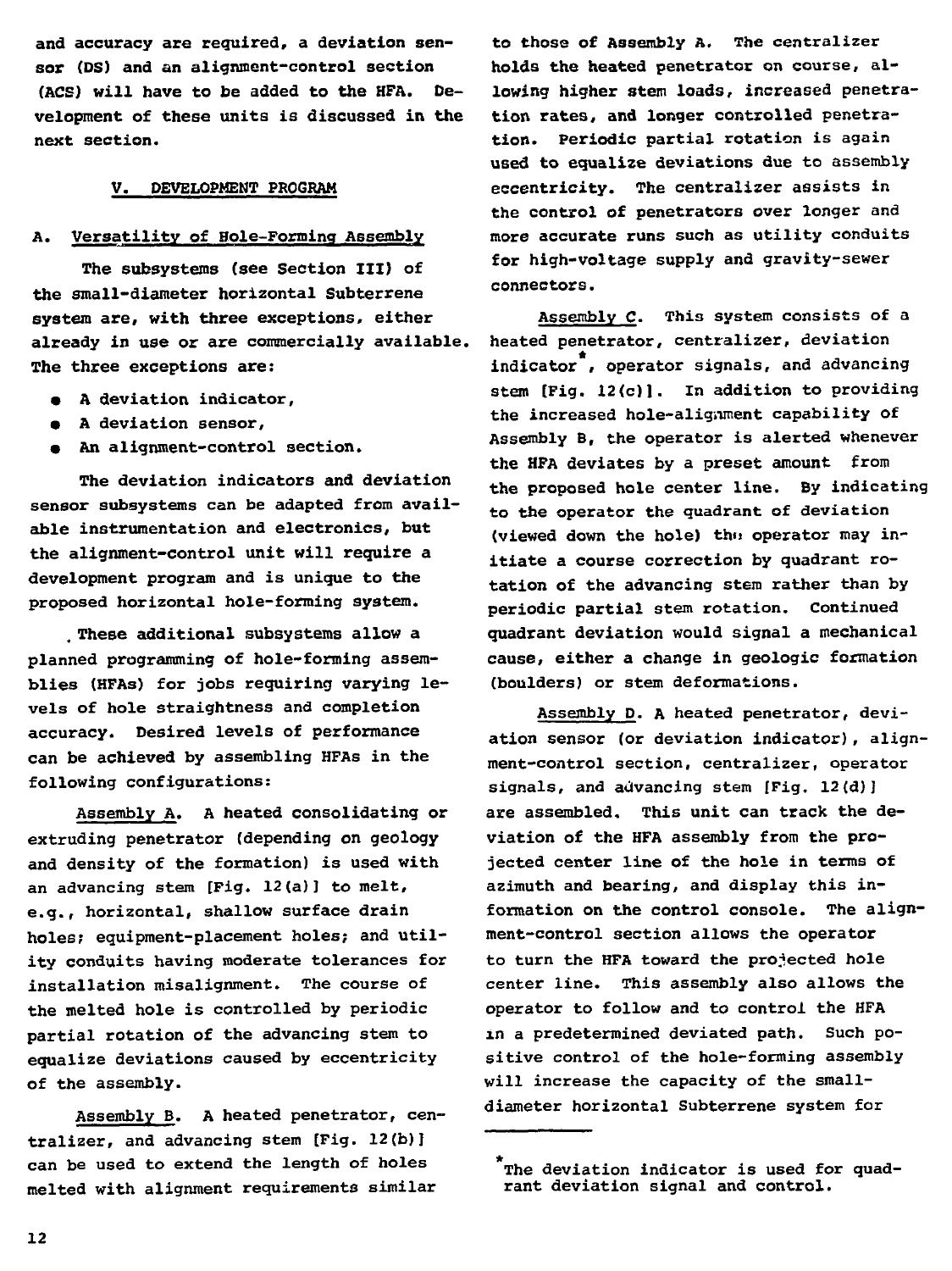**following critical paths or intersecting small targets.**

# **B. Development of Attitude-Control Sensors**

**Several approaches to the development of sensors, deviation indicators, and alignment-control systems are being investigated.** The deviation indicator (DI) shown concep**tually in Fig. 19 will flash a light on the control console to alert tbe operator that the hole-forming assembly has deviated a predetermined amount in a given quadrant (viewed from the stem-advancer end). The signal is generated when the cantilevered section of the inner tube is contacted by the outer housing after a predetermined deflection. This approach is similar to that of a simple torque—trench indicator.**

**The development of a deviation sensor (DS) can choose among several possibilities:**

**• Laser optical systems are currently in use for aligning tunnel-boring machines; however, although the HFA will probably deviate more than one diameter in a guidancecontrol cycle and although the use of a laser is therefore questionable, these systems will be reviewed for possible adaptation of the HFA.**

**• Inertial guidance systems are widely used for navigation and attitude-control systems. These systems will also be reviewed .**

**• Gyrostabilizers are extensively used for navigation, attitude control, and** bore-hole surveying.  $9-11$  They will be reviewed for possible application for inclusion in the HFA. A preliminary review indicates that hole size and length of time to melt a hole may restrict their use to  $attitude and directional control.$ 

**a** Surface triangulation of a seismic source in the HFA may be a method to determine hole deviation. Results to date have not been promising, but a state-of-theart review should reveal whether sufficient **art review should reveal whether sufficient progress has been made to accurately track an HFA.**

**• Triaxial dc magnetometers are in use for attitude-sensing and navigation.** In one current application<sup>12,13</sup> the device **is following the path of a directional drilling tool and signals any deviations of a bore hole in conventional oil, gas, and water drilling, or in guiding the drilling of life-support holes to trapped miners. A review of this system will determine its adaptability for HFA use.**

# **C. Examples of Deviation Sensors**

**Two possibilities discussed above are used to illustrate the sensor section of the HFA, the surface display, and the operator's use of the display to initiate corrective action (see Figs. 19, 20, and 21) An open-loop sensing and control system is considered adequate for the length of hole specified in Section III.**

**The relatively simple deviation indicator shown in Fig. 19 can alert the operator if the HFA is deviating in a given quadrant. A section of the inner tube is built as an independent cantilever beam by using a flexible bellows connection. Four contacts are placed around the inner tube with a small initial standoff clearance from the tube. Deflection of the outer housing, forced by hole deviation, will cause contact between the inner tube and one of the four contacts. Closing of the contact will light up a corresponding signal on the control console. Corrective action can then be initiated either by rotating the advancing stem to equalize mechanical alignment, or by using an alignment-control section in the HFA. Physical orientation of the advancing stem is maintained by aligning and clamping fiducial protractors that are attached to the stem section at the stem advancer.**

**A triaxial magnetometer sensor can detect rotation of its axes relative to an initial ori'entation. Figure 20 shows schematically the use of a triaxial magnetometer as the deviation sensor for a**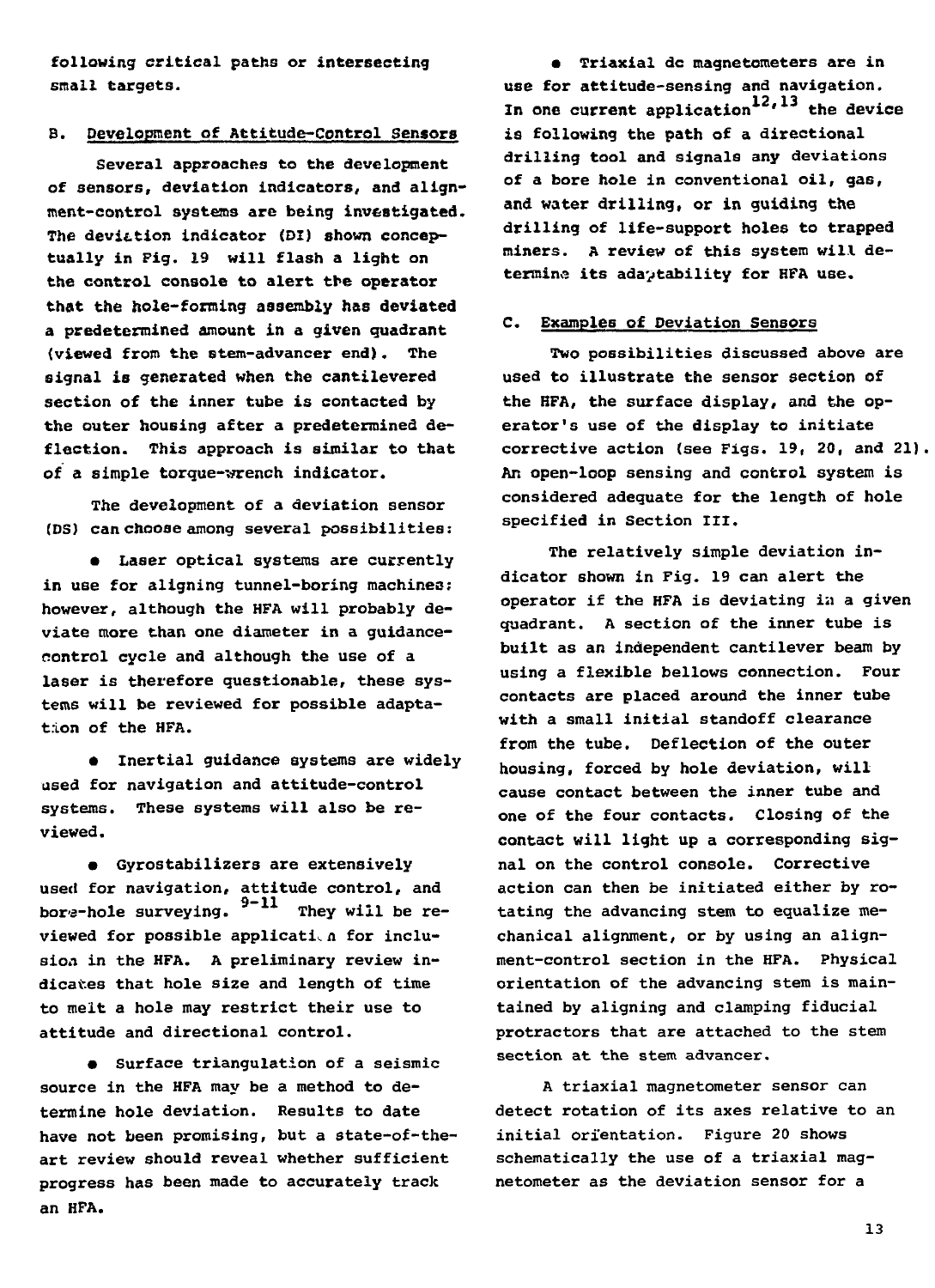

Fig. 20. Triaxial magnetometer deviation sensor.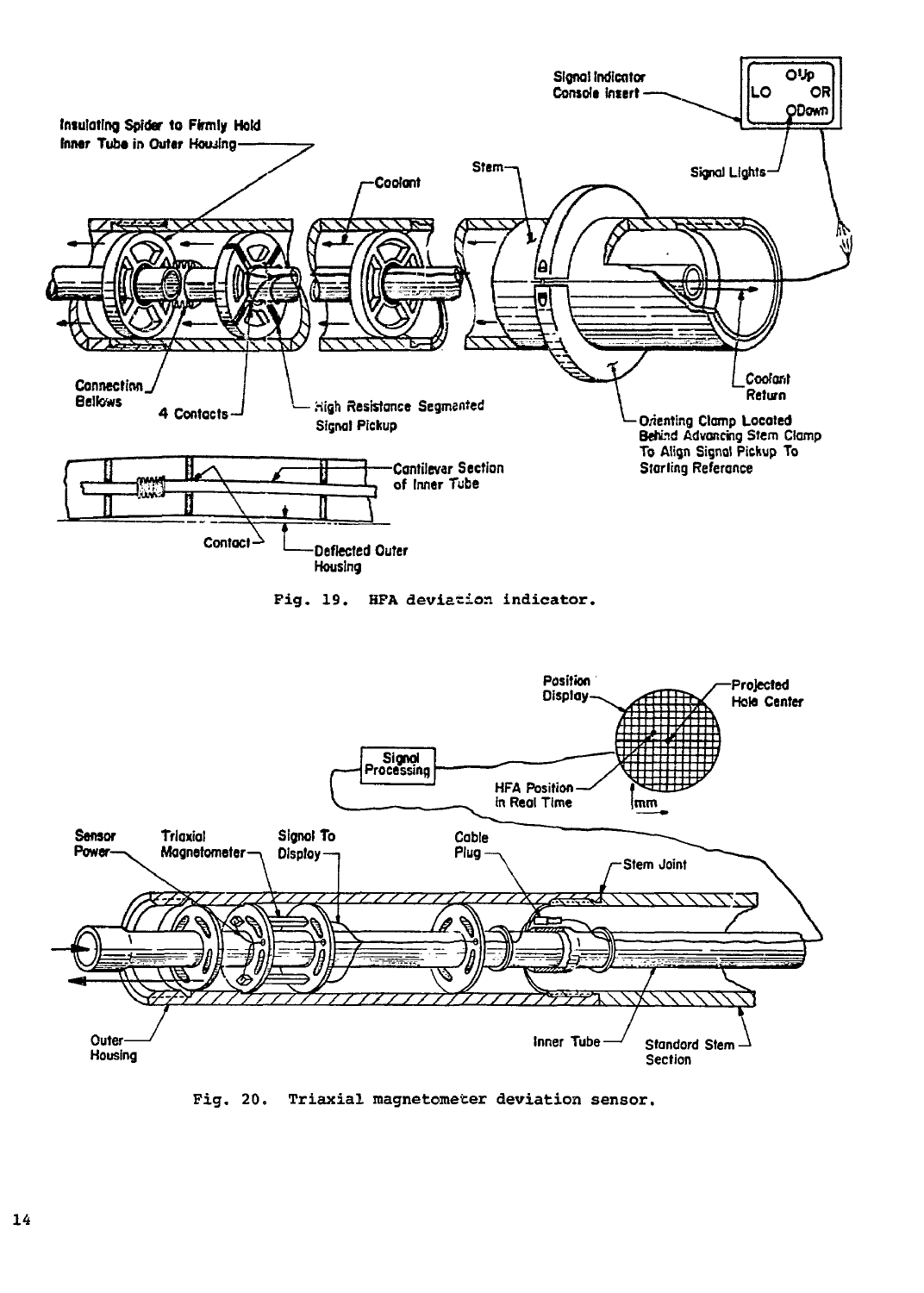**small-diameter horizontal Subterrene. The power to the sensor and the return signals is carried in a multiple-channel cable to a signal processor. After processing, the change in position of the HFA is displayed on an oscilloscope screen in the control console. A computer can be used to plot continuously the excursions of the HFA from the hole center. However, penetration rates are sufficiently slow to determine HFA excursions by hand-calculation (Fig. 21), eliminating computers and plotters.**

# **D. Alignment Control Section (ACS)**

**One method of applying a realigning turning force to a heated penetrator while melting a hole is to selectively cool one**



**Fig. 21. HFA deviation plot board.**

**aide of the outer housing of a section of the hole-forcing assembly (HFA). This can be accomplished by diverting the inlet-coolant flow as shown in Fig. 22. A gravity**activated coolant-channeling valve, rotationally aligned with the stem, makes it pos**sible to select the aziniuthal location o£ the cooled side on the advancing housing and thus to apply directive force to the HFA from the control console. Construction and operation of such a device are outlined in Fig. 22. The gravity-activated coolantchanneling valve is an eccentrically weighted disk that is free to rotate on frictionless ball bearings within the cuter tube of the alignment-control section. Thus, if the stem is rotated at the sten advancer end, the coolant-channeling valve retains its relevant position with respect to the melted hole. In addition to a passage for the inner coolant- (and debris-) return tube, the coolant-channeling valve has two ports: one, labeled A in Fig. 22, is for total coolant bypass when no corrective force is required. The second passage, B, is used to selectively channel the coolant flow into Coolant Passage C to provide an azimuthally chilled portion of the outer tube. This cooler region will tend to cause a deflection of the tube,which, in turn, will generate a moment to act on the penetrator (see Appendix)**

**Immediately downstream of the coolantchanneling valve is a bulkhead with five ports. Port A is for normal flow bypass and is spaced between Ports E and D, two of the**



**. Fig. 22. Alignment control section.**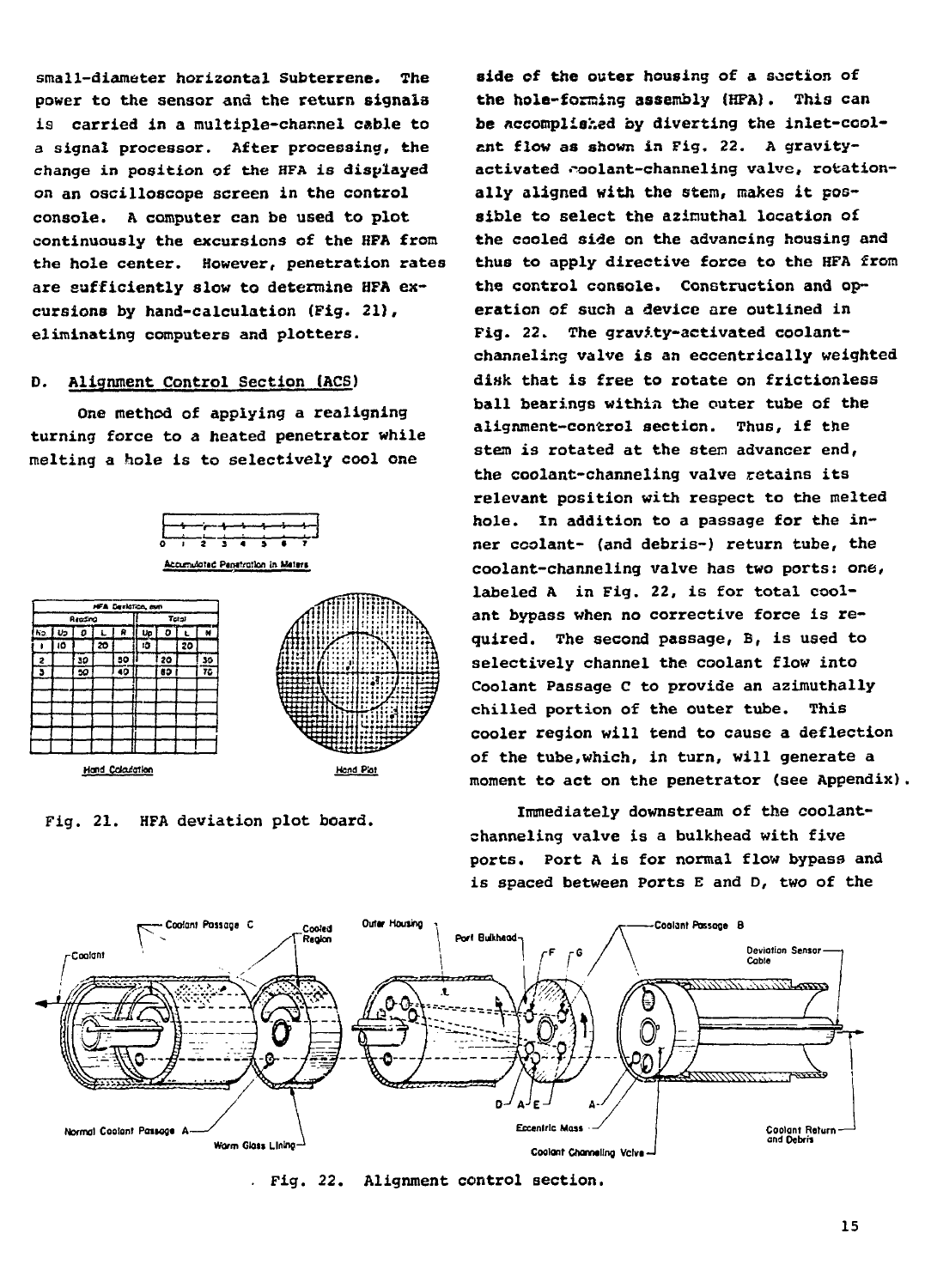**four ports (D, E, F, and 6) spaced 90 deg apart for selective flow control. These four ports are led through the outer housing so that all four connect with Coolant Passage C. Coolant Passage C extends along one side of the outer housing for a distance sufficient to produce the required turning force when coolant is ducted through.**

**For normal flow bypass, the stem is rotated until Port A in the coolant-channeling valve is in line with Port A in the bulkhead with Coolant Passage C facing up. This** position is marked at the stem-advancer end **with a fiducial protractor clamp placed on the advancing stem. When deviation of the heated penetrator from the center line of the hole is detected and shown on the surface display (Fig. 20), the operator can make the necessary correction. For example, if the display shows left deviation, the operator rotates the stem 90 deg to the right, so that the coolant passage, C, is moved to the right-hand side of the hole and Port B is aligned with Port 6 in the bulkhead; Pert A is blanked off. Differential cooling of the outer housing will turn the HFA back toward the hole center line, at which time the coolant is returned to normal bypass flow by returning the stem-position indicator at the advancer to the Passage-C up position.**

**Other systems of alignment control can be visualized, such as having three or four equally spaced coolant passages and adjusting the coolant flow in the HFA with remotely controlled valves. The smallness of a 76-mmdiam hole and the restricted volume available for HFA control suggested the concept of a gravity-activated coolant-channeling valve for alignment control.**

# **VI. OPERATIONS**

**The components listed and described in Sections III and IV will be selected or designed to be modular and interchangeable.**

**The HFA can be assembled in any of the following configurations:**

- **Consolidating penetrator with stes centraliz rs.**
- **Consolidating penetrator with deviation indicator and stem centralizers.**
- **Consolidating penetrator with deviation indicator, stem centralizers, and alignment-control section (ACS).**
- **Extruding penetrator with any of the above options.**

**The correct HFA will be selected to fit the individual job requirements, including the desired accuracy in the location of the melted hole. When maximum accuracy is desired, the center line of the hole can be established by conventional methods, e.g., by usual land-surveying as indicated in Fig. 23.**

**The stem advancer and support equipment are then moved to the starting point of the hole. The HFA (and a section of stem) are clamped in the stem-gripping clamps. A transit and stadia rods are used to check alignment of the bearing and the inclination angle determined by the survey.** Adjustments are made by blocking and eadging **the stem-advancer base. The support equipment is located as the terrain permits, with the control console close to the stem advancer. All equipment is started, op**erated, and serviced according to the manu**factr'ijr's instructions. Service lines are attached, and melting of the hole is started.**

**Stem-gripping clamps on the pairs of advancing hydraulic cylinders are used alternately: While one clamp is advancing, the other is retracting in preparation for a continuous advancing stroke. All functions related to advancing and retracting the stem and the HFA are controlled from the console., with the exception of addir-j (or removing) additional stem sections.**

**When additional stem is required, the operator:**

**• Seduces power and coolant flow to zero.**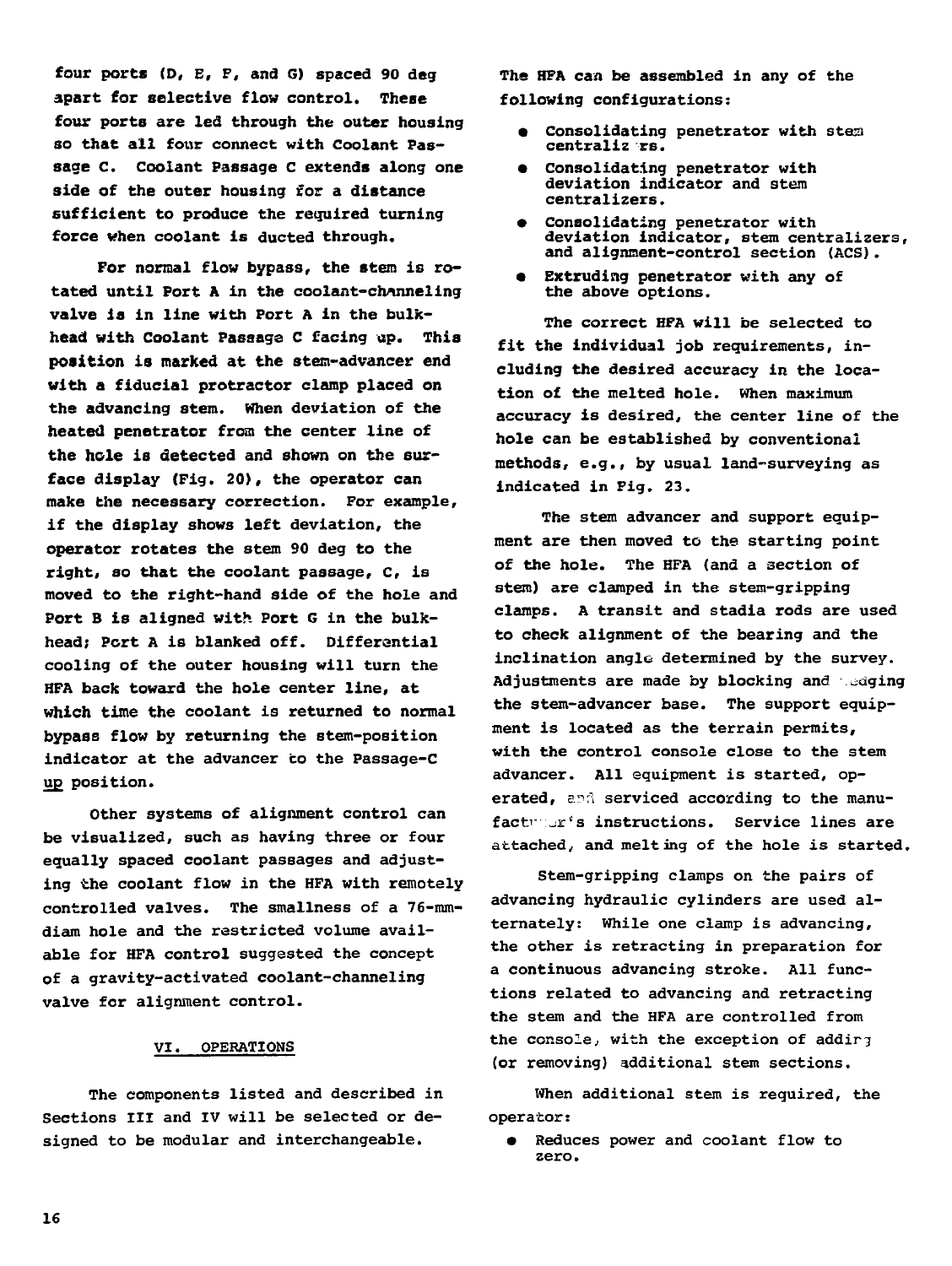

**Fig. 23. Establishing the hole center line.**

- **Stops advancing pressure and releases the rear stem-advancing clamp, returning this clamp to the full-out position.**
- **o Releases bladder pressure in quickdisconnect service head (QDSH).**
- **Slips off QDSH and unplugs signal leads.**
- **Adds stem section and tightens connection after plugging-in signal leads.**
- **Slips on QDSH, replugs signal leads to console and repressures bladder.**
- **Raises power and coolant flow to previous values.**
- **Regrips stem and applies previous load.**

**The stem is retracted (when the hole is finished or for any other reason) with the following steps; the operator:**

- **Reduces stem load to zero.**
- **Reduces power to zero.**
- **Reverses thrust load to retract mode.**
- **Maintains coolant flow until the stem pulls freely (stem drag only).**
- **Shuts off retraction force.**
- **Reduces coolant flow to zero and removes QDSH.**
- **Pulls out stem until the next stem connection is accessible. Loosens and unscrews connection.**
- **Unplugs signal leads and racks stem section.**
- **Continues the two previous steps until HFA is out of hole.**
- **Secures all equipment.**

**If required, the hole can then be surveyed by visual observation or instrumentation to evaluate straightness, glass-casing thickness, etc.**

# **VII. CONCLDSIONS AND DISCUSSION**

**The development of small-diameter Subterrene rock-melting penetrators has reached the stage where the design of a 75-mm (3-in.) diam system for forming horizontal, glasslined holes is possible. Contacts with utility companies and requests for information from industrial firms have indicated the need for such a device.**

**A comprehensive development program would have to address two major areas:**

- **The development of an alignmentcontrol subsystem.**
- **The conduct of an economic study and a market survey.**

**A most attractive feature of horizontal hole-melting Subterrene systems is the capability of varying the accuracy of hole straightness to match job requirements. This is achieved by including or omitting the appropriate sections in the hole-forming assembly.**

**The information and experience gained from the development and commercialization of the horizontal hole-melting system will be of value to other Subterrene system developments. The benefit derived can be anticipated to be:**

- **Field data on service life and reliability of components, particularly penetrators.**
- **Extension of the technology to the melting of holes with curved paths.**
- Experience that will lead to hori**zontal hole-melting systems with increased diameter and range.**
- **Adaptation of the perfected alignment-control scheme to vertical hole-melting systems.**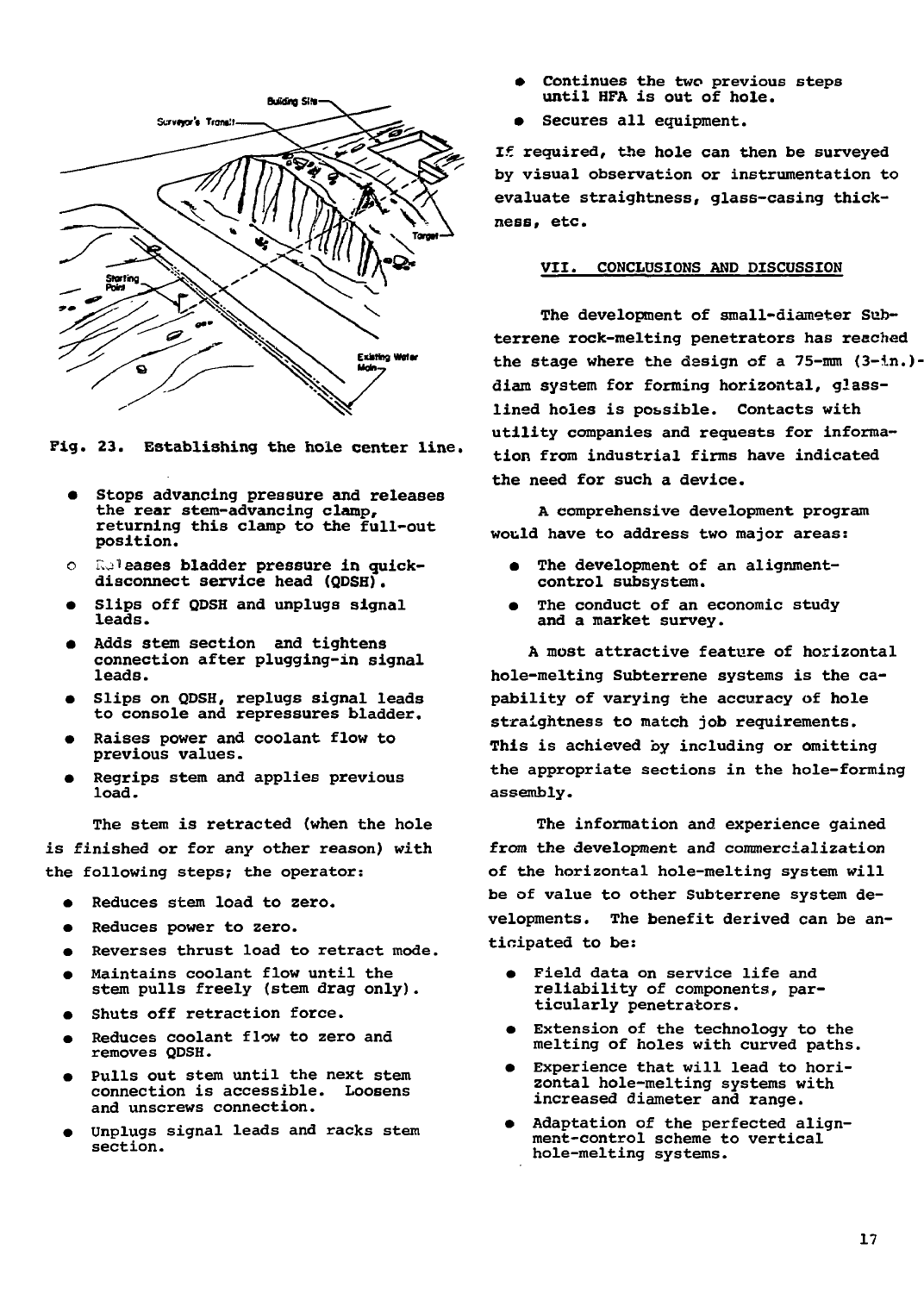**The successful development of the horizontal, small-diameter melting system can contribute significantly to further developments in subsequent S^.bterrene programs. This influence is** shown schematically **in Fig. 24. In addition to valuable experience and direct data on service life and reliability obtained in commercial applications, the effort will help in forming a scientific and engineering** basis **for design and optimisation of subsequent devices. The very small-diameter melting penetrators ;see Fig. 25 for an early prototype) can i.'ind uses such as punching holes in concrete or masonry walls, but difficult miniaturization problems will need to be solved if long holes are to be made. In addition, the experience with 75-mm-diam units will**



Fig. 24. Effect of 75-mm-diam horizontal Subterrene system on subsequent research and development.

contribute to the development of a Geoprospector,  $^{14}$  illustrated in Fig. 26, and will offer early inputs to the solutions of position sensors and guidance problems.



Fig. 25. Early prototype of 10-mm-diam rock-melting subterrene.



**Fig. 26. Coring .Geoprospector** with position sensor and directional **guidance** systems **capability.**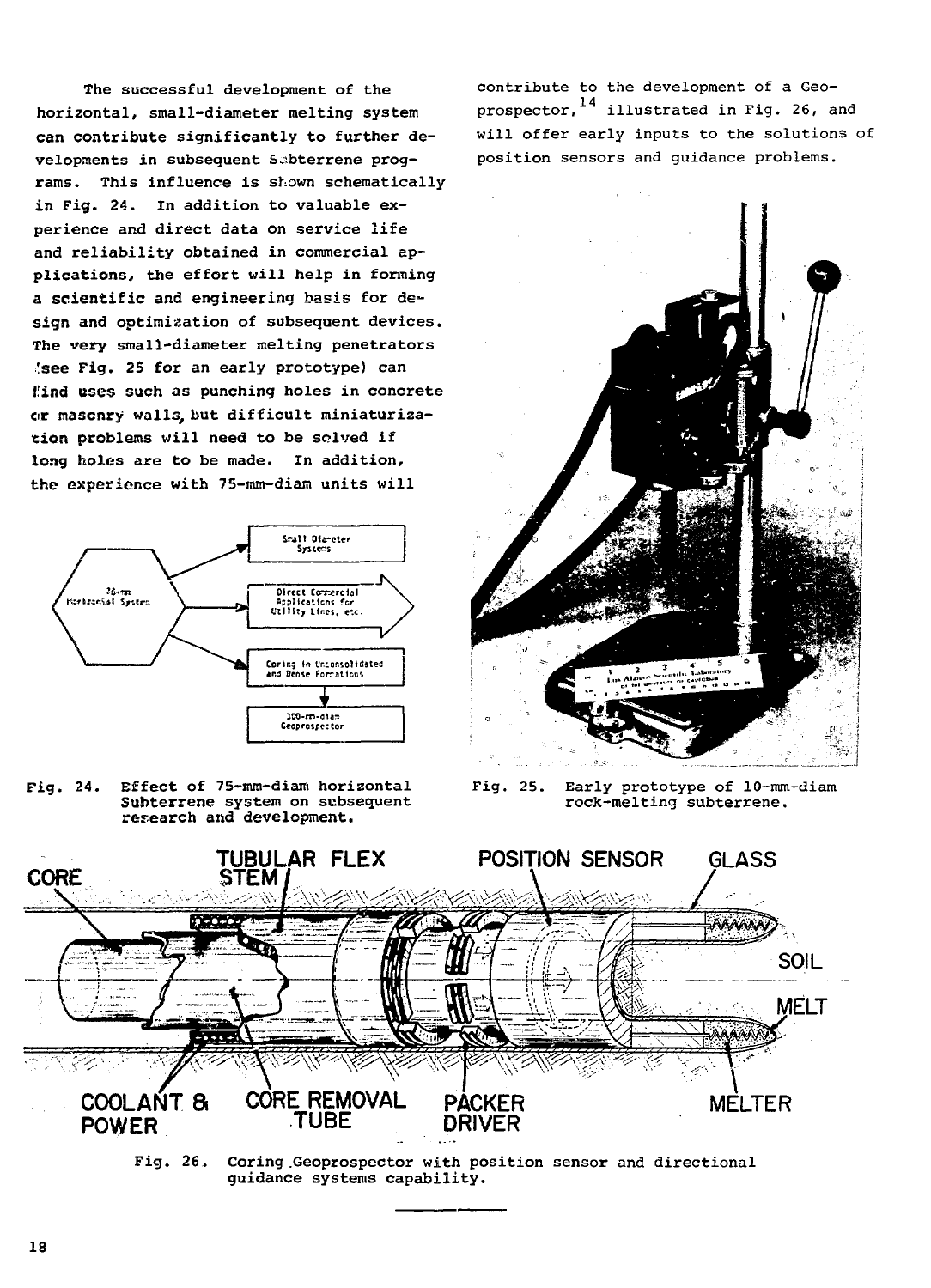# **REFERENCES**

- 1. E. S. Robinson, R. M. Potter, B. B. Mclnteer, J. C. Rowley, D. E. Armstrong, R. L. Mills, M. C. Smith, Editor, "A Preliminary Study of the Nuclear Subterrene", Los Alamos Scientific Laboratory report LA-4547 (April 1972).
- 2. J. W. Neudecker, "Design Description of Melting-Consolidating Prototype Subterrene Penetrators," Los Alamos Scientific Laboratory report LA-5212-MS (February 1973).
- 3. R. E. Williams and J. E. Griggs, "Use of the Rock-Melting Subterrene for Formation of Drainage Holes in Archeological Sites," Los Alamos Scientific Laboratory report LA-5370-MS (August 1973).
- 4. R. G. Gido, "Description of Field Tests for Rock-Melting Penetration," Los Alamos Scientific Laboratory report LA-5213-MS (February 1973).
- 5. J. W. Neudecker, A. J. Giger and D. E. Armstrong, "Design and Development of Prototype Universal Extruding Subterrene Penetrators," Los Alamos Scientific Laboratory report LA-5205-MS (March 1973).
- 6. R. E. Williams, "Development of a Modularized Mobile Rock-Melting Subterrene Demonstration Unit," Los Alamos Scientific Laboratory report LA-5209-MS (March 1973).
- 7. D. L. Sims, "Identification of Potential Applications for Rock-Melting Subterrenes," Los Alamos Scientific Laboratory report LA-5206-MS (February 1973).
- 8. James Paone, "Horizontal Holes for Underground Power Lines," Proc. Tunnel and Shaft Conf., Minneapolis, MN, May 15-17, 1968, pp 93-113.
- 9. R. L. Waters, The Electro-Mechanics Company, P. 0. Box 1546, Austin, TX, letter communications, April 1973.
- 10. Sperry-Sun Well Surveying Catalogue 723, "Magnetic Steering Tool", p. 4049. Sperry-Sun Well Surveying Co., P. 0. Box 36363, Houston, TX 77036
- 11. Humphrey, Inc. Bulletin FG-1270, "Surveyor Bore Hole Directional Systems", Humphrey, Inc., 2605 Canon St., San Diego, CA 92106
- 12. C. Ishan, Scientific Drilling Control, 4040 Campus Drive, Newport Beach, CA, personal communication, April 1973.
- 13. L. A. Rubin, "New Survey Systems for Drilling," Telcom, Inc., McLean, VA 1971.
- 14. J. W. Neudecker, "Conceptual Design of a Coring Subterrene Geoprospector", Los Alamos Scientific Laboratory report in preparation.